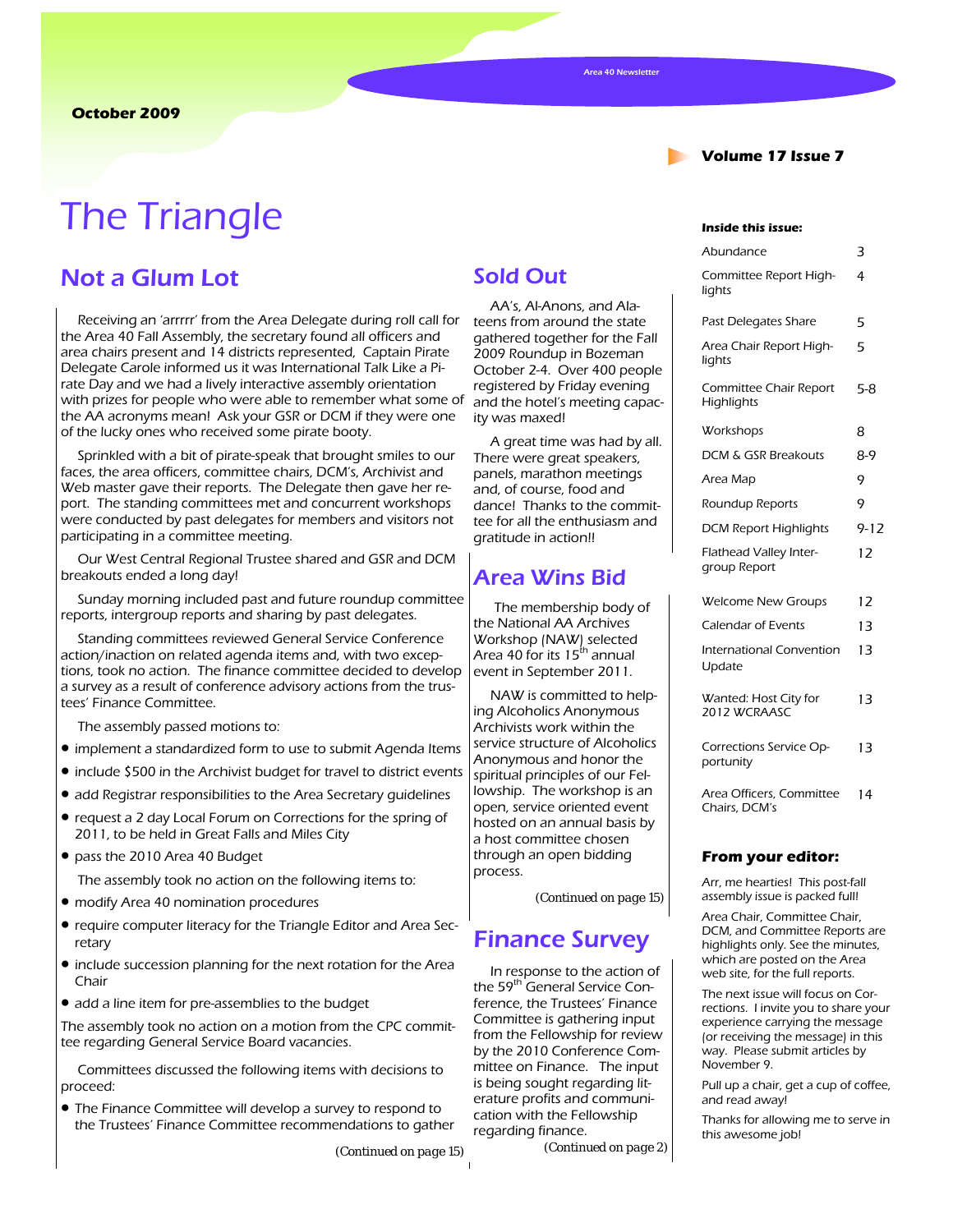#### *(Finance continued from page 1)*

The Fellowship is being asked two questions regarding literature profits: 1. If we continue to use literature profits to fund services, should there be a limit? 2. If there is a limit, how do we continue to pay for services if there is a shortfall in contributions? (see "Self-Support of the World Services of Alcoholics Anonymous" below)

We are also being asked to discuss additional ways for the Trustees' Finance Committee to communicate with the Fellowship and to include the ideas as background material for the agenda for the Conference Committee on Finance for the 60<sup>th</sup> General Service Conference.

The Area 40 Finance Committee is assisting the Area Delegate in gathering this input. A survey has been developed with both yes/no and discussion questions. Please take the time to take this survey. You may either take the survey electronically by emailing delegate@aa-montana.org or print it out, fill it out and send it to our Area 40 Treasurer at PO Box 21577, Billings, MT 59104. Your input is much desired.

We would like your responses to some preliminary "yes/no" questions:

- 1. Do you know what services and functions the General Service Office provides for our fellowship? Yes No
- 2. Do you believe we should continue to strive to fully support GSO functional expenses through our voluntary contributions, and also continue to use literature profits to cover GSO functional expenses if and when our voluntary contributions fall short? Yes No
- 3. Do you believe we should set a limit on the amount of literature profits we will use to cover GSO functional expenses when our voluntary contributions fall short? Yes No
- 4. Do you believe we should start decreasing each year the amount of literature profits we use to cover GSO functional services, so that in 10 years we are not using any literature profits to cover GSO functional expenses? Yes No
- 5. Do you know what your home group contributes to District, Area, and GSO? Yes No
- 6. Would you be interested in participating in a  $7<sup>th</sup>$  Tradition workshop? Yes No

The finance committee is gathering input from our Fellowship through discussion of additional ways we can communicate about self-support. Here are some hard facts for all of us to look at and discuss with each other and our groups.

#### Discussion Questions

- 1. Does my group believe the  $7<sup>th</sup>$  Tradition is a principle of participation in carrying the message to the still suffering alcoholic?
- 2. How does my group utilize our  $7<sup>th</sup>$  Tradition Contributions? What can my group do to increase self-support?
- 3. Does my group have good communications about  $7<sup>th</sup>$  Tradition Contributions received and how that money is spent?
- 4. How is the relationship between spirituality and the  $7<sup>th</sup>$ Tradition expressed in my group?

| General Service Office Functional Expenses            |           |             |  |
|-------------------------------------------------------|-----------|-------------|--|
|                                                       | 2006      | 2007        |  |
| Cost per member per year                              | \$6.32    | \$6.49      |  |
| Cost per group per year                               | \$141.31  | \$146.18    |  |
| Number of members reported                            | 1,308,712 | 1,314,552   |  |
| Number of groups reported                             | 58,539    | 58,340      |  |
| <b>General Service Office Income</b>                  |           |             |  |
| Contributions                                         |           | \$6,526,002 |  |
| Interest                                              |           | \$4,845     |  |
| Literature Profits                                    |           | \$3,015,813 |  |
|                                                       |           | \$9,546,660 |  |
| Percentage of GSO Functional Expenses Paid with       |           |             |  |
| <b>Contributions and Paid with Literature Profits</b> |           |             |  |
| Contributions                                         |           | 76.52%      |  |
| Literature Profits                                    |           | 23.48%      |  |

Self-Support of the World Services of Alcoholics Anonymous (previously adopted General Service Board Policy)

The A.A. spiritual principle of self-support enables us to pursue our primary purpose of carrying the message to the still suffering alcoholic with a shared sense of responsibility for our lifesaving work and without interference or financial dependence on outsiders. From our Fellowship's earliest days, the expenses of the General Service Office, and the world services provided by it, have exceeded the amount derived from contributions of AA groups and members. As a result, providing these needed services has necessarily been supported in part by income from the sale of AA literature. It is the policy of the General Service Board that income from literature sales should only be in amounts required to allow continued provision of vitally needed services and maintenance of a prudent reserve fund. We hope that the day will come when AA groups and members, through their contributions, will be able to fund fully the services provided by the General Service Office. If that is achieved, revenues from literature sales will only be needed in amounts necessary to cover the actual costs associated with literature production and to maintain a prudent reserve fund.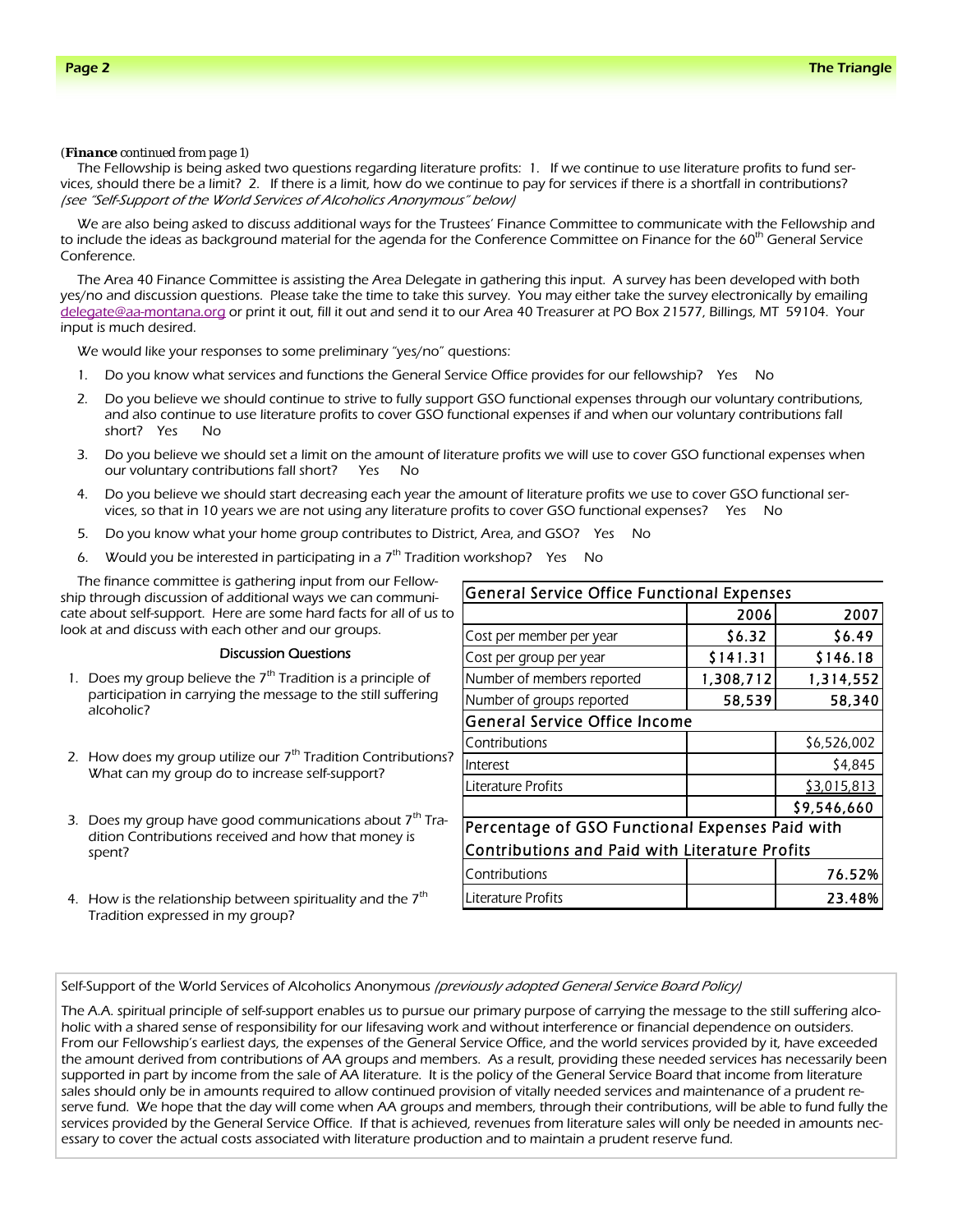## Abundance/What More Can We do?

Good Afternoon, My name is Carole B. and I'm an alcoholic. I have the honor of serving as your Panel 59 Delegate. I am very glad to be with you again.

From this morning's reports, you know that typically the reports of the Area Officers, Chairs, and DCMs provide information regarding the activities on behalf of AA since we last met in April. This morning I want to theme my report around a word and I would like you to consider a question throughout this weekend.

The West Central Regional Forum was held in St. Cloud Minnesota September 11-13, 2009. I have a friend that lives in Minneapolis so I got to see her before and after the Forum. She mentioned to me that her word for the year is *abun*dance. My sponsor taught me to look up words and *abundance* is an extremely plentiful or over-sufficient quantity or supply. Thus my word for this report is abundance.

Sunday night my friend had a cook out and I met a member of the Central Pacific Group. He asked me why I thought our membership had leveled out. I gave him my opinion but it has left me thinking. My question – *what more* can we do for the still suffering alcoholic? I would also like you to consider what are we doing to assure AA's future?

The week following the Spring Assembly, I headed to New York for the General Service Conference. I must say, it was a rather tough week made much more easy by the support of Area 40. The cards and letters you sent me helped me more than you could possibly imagine. Abundance.

Throughout that week we looked at ways we could help carry the message of Alcoholics Anonymous. By attending the West Central Service Conference, the Pre-Assemblies, and the Spring Assembly, I arrived in New York very well prepared. Abundance.

The theme of the Conference was "Our Commitment to Carry A.A.'s Message – Enthusiasm and Gratitude in Action." We were eased into it on Sunday and then hit the ground running on Monday. I am assigned to the Public Information Conference Committee. We had much work to do and we were asked by the PI Staff Member to come prepared. Everyone on my committee came very well prepared. Abundance.

Monday and Tuesday consisted of committee meetings, Area highlights, presentations, a general sharing session, and a trip to GSO. Staff members escorted conference members to GSO. My escort, Valerie O, made the train ride and walk to the office very enjoyable and informative. Valerie has worked for GSO for over 17 years and recently was named the Publications Director. Abundance.

GSO is located at 475 Riverside Drive very near the Hudson River and Columbia University. I had been to GSO twice before and knew the building was called the Interchurch Center. I did not know that the building is owned by the Rockefeller Foundation which leases the space to AA and other non-profit entities at a significantly reduced rate.

On Wednesday, we held the workshops, selected Bob H. as the Region's nominee for Trustee-at-large U.S., and then elected the Southeast Regional Trustee, the East Central Regional Trustee, and Trustee-at-large U.S. Page 75 of the Final Conference Report lists the newly elected Trustees and a short biography. Our Trustees are fine trusted servants. Abundance.

Then the Committee reports began. Since our assemblies are based on the committee system of the General Service Conference, I felt very much at home with the process. However, it seemed like there was lobbying and a bit of unrest among some of the Delegates and Trustees. We had agreed to a process on Sunday and then it was asked for blind ballots to be available. This began a much too long discussion of why they were needed and unfortunately, set the tone for the remainder of the Conference. Bill said and I quote "we shall always be threatened by menacing forces within and certainly in the world of great peril in which we live today, by menacing forces with out. So the prime problem of AA is how to survive then grow and prosper." Unquote. What more can we do for the still suffering alcoholic?

For the remainder of the week, we stayed late and got there early, but it didn't seem like a big deal to put in long hours. We approved many recommendations, which I think will help us carry the message to the still suffering alcoholic.

If you turn to page 6 of the Confer-

ence report, you will find the Advisory Actions or approved recommendations made by the standing committees. After the Conference, I put together a document available at www.aa-montana.org. This lists all the agenda items, the action taken by the committee, and the action taken by the Conference.

- The workshops for the 2010 Conference will be taking the Conference's inventory.
- The CPC video directed to professionals was approved.
- The pamphlet "Sure Beats Sitting in a Cell" will be revised.
- The Trustees will gather information from the Fellowship regarding literature profits vs. contributions. (More about this later)
- Those not attending the 2010 International Convention can view the opening ceremony in an Internet broadcast.
- "AA for the Native North American" was approved.
- The Young People's Poster and Young People's Video were approved.
- The membership survey will be conducted in 2010.
- The revised video Hope was approved.
- The Finance Committee asked the Trustee's committee on Finance to: "Gather input from the Fellowship on the following for review by the 2010 Conference Committee on Finance:
	- 1) If we continue to use literature profits to fund services, should there be a limit?
	- 2) If there is a limit how do we continue to pay for services if there is a shortfall in contributions?"

I think this is along the lines with my trip to Glendive in my new car. My question was how much over the speed limit can I go without being stopped? The answer is 10 miles per hour and I was breaking the law. By the way, your money is in good hands. Linda would not pay the ticket.

John T., Area 63 Delegate said it best at the Regional Forum. I paraphrase: if we don't like literature prices going up and we don't like using literature profits for AA services, send GSO money. The prudent reserve has a cap and when we reach that cap, the AAWS Board is forced *(Continued on page 15)*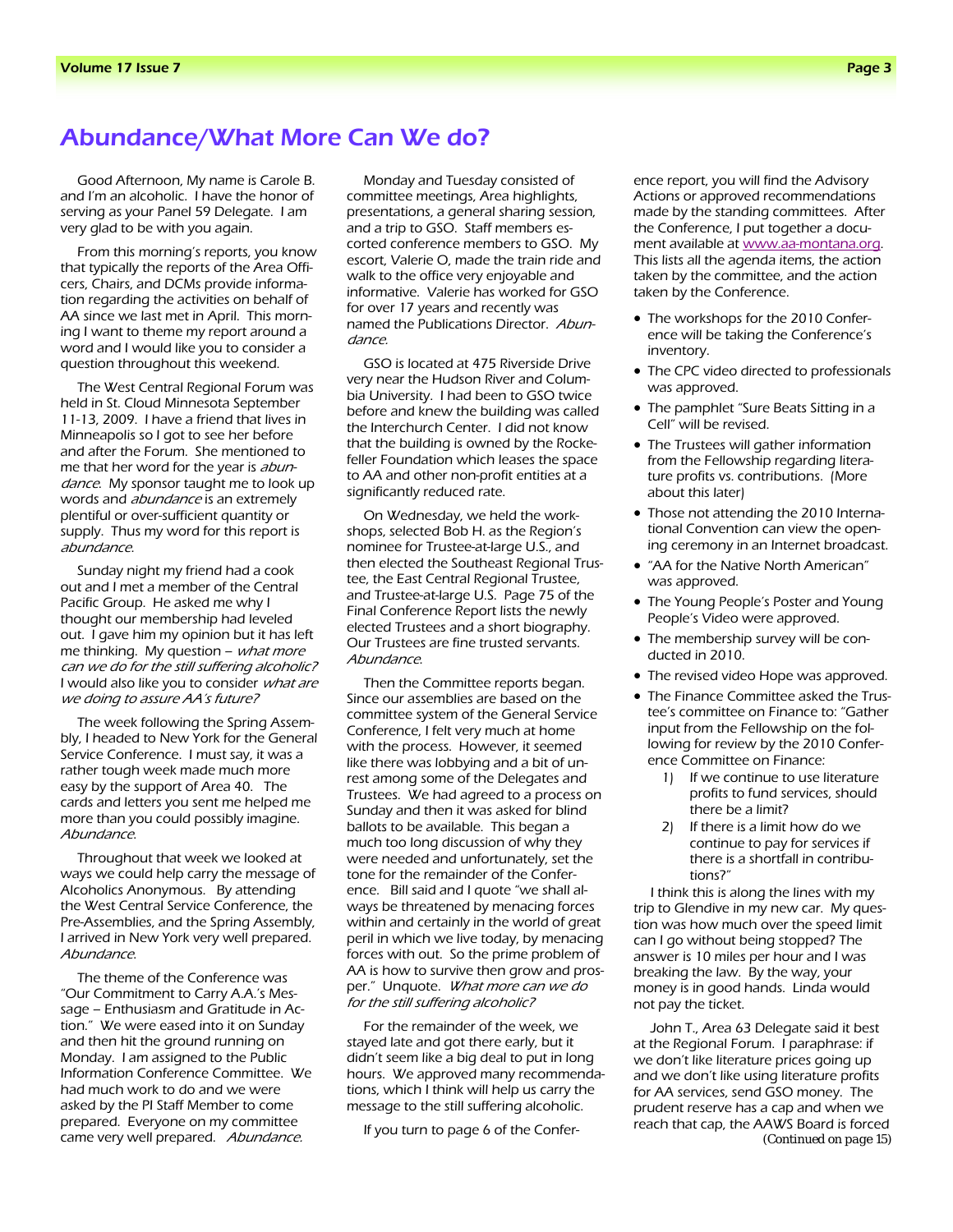# Committee Report **Highlights**

### Archives/Structure

The Archives/Structure committee, along with several other AA members, discussed the agenda items. The committee recommended a budget for the Archivist to cover travel to make the Archives collection more available to members around the state.

No action was recommended after review of the GSC actions/inactions on 2009 agenda items for Archives.

The committee took no action on several agenda items regarding changes to policy and procedures for nominations, computer literacy requirements for certain positions and succession planning. They did recommend changes to the Secretary guidelines.

The Triangle Inventory was reviewed and no action recommended.

### Cooperation with the Professional Committee (CPC) / **Trustees**

All voting members (Donna-21, Marylor-81, BilliJo-51, Duane-42) and a few other members reviewed the 2009 agenda items for CPC and Trustees.

Ways to use the Grapevine to carry the message when doing CPC work were discussed. Ideas included taking a single magazine or subscription to a professional, "losing" a Grapevine in a doctor or lawyer's office, and inviting Grapevine representatives to participate in local CPC presentations.

Activities of District CPC committees were discussed including a district draft letter for communication with professionals. The group discussed how to attract people to CPC work who are not strong in use of technology. A self-contained PowerPoint AA information talk for professionals was also reviewed.

The committee discussed the 3 trustee vacancies and the additional workload for the remaining 19 trustees. They recommended that the General Service Board develop contingency plans for filling vacancies if the number of serving trustees falls below 19.

### Corrections/International-Regional Forums Committee

The committee reviewed each item on the 2009 GSC Agenda taking no ac-

#### tion.

The committee also considered responses to the spring assembly, recommending that a Forum request be submitted for the Spring of 2011 to be held in Great Falls and Miles City.

Finally, preparation for hosting the 2012 West Central Regional Service Conference was discussed. The committee will solicit bids to be submitted to the Area Chair by February 1, 2010 and host city selection to take place at the 2010 Spring Assembly.

### Grapevine/Policy & Admissions

Committee members Rich K. (Chair), Brad G.-71, Libbie L.-91, Gary E.-61, and Dan K.-81), with several visitors, reviewed the items on the 2009 GSC agenda for the Grapevine and Policy & Admissions. No recommendations were made.

The committee discussed ways to build excitement for the Grapevine. These ideas included building poster boards, making flyers for groups, group subscriptions, jail subscriptions, literature tables, and website exposure.

#### Literature

Nick D.-12, Neil T.-31, Mary M.-91, Deb C.-93), and Lori F. (Chair) and a few other AA members reviewed the GSC action/inaction on 2009 agenda items. The committee noted that their recommendations from the Spring Assembly were in agreement with 6 of the 10 GSC items. No action was recommended on any of the items.

The committee also discussed the policy on the Lending Library. Since there have been virtually no requests for video and audio cassettes, the committee will prepare an agenda item for the spring assembly regarding elimination of the audio and video cassettes from the lending library.

### Public Information (PI)/Report & Charter

Four voting members, Tim M. (chair), Jim -51, Eric -93, and Mike-23 and 8 others reviewed all the PI and Report and Charter agenda items. Most actions/inactions agreed with the spring agenda recommendations.

The group also discussed the 1-888 number. Flathead Valley Intergroup is considering drop-

ping their 1-800 number, but has concerns. Workshops and/or orientation are available and may help resolve some outstanding concerns.

The group watched the Young People's video.

#### Treatment/Agenda

The Treatment committee reviewed the GSC items and had no resulting recommendations.

A recommendation was developed to propose a format for submitting agenda items for future assemblies.

#### **Treasurer**

The committee (Carole B., Terry S., Jennifer W.- 72, and Doug-11) reviewed a lot of information and had a productive discussion and exchange of information and ideas. Jennifer took detailed notes which are be included in the assembly minutes.

The committee reviewed the 2009 GSC agenda items on finance. No recommendations were made. However, the committee did decide to survey the members of Area 40 in relation to both Finance advisory actions. That survey is in this issue and on the Area web site. Please take a few minutes to complete it and return the results to the Delegate.

The committee also prepared the 2010 Budget for approval by the assembly.

| <b>2010 BUDGET</b>                     |               |  |
|----------------------------------------|---------------|--|
|                                        | <b>Budget</b> |  |
| <b>Group Contributions</b>             |               |  |
| All other Income                       |               |  |
| <b>Total Income</b>                    | \$31,232.25   |  |
|                                        |               |  |
| Spring Assembly                        | \$5,000.00    |  |
| <b>Fall Assembly</b>                   | \$4,750.00    |  |
| Regional Service Conference            | \$1,800.00    |  |
| <b>Regional Forum</b>                  | \$500.00      |  |
| Regional Trustee                       | \$0.00        |  |
| Delegate Expenses                      | \$5,739.00    |  |
| Area Chair                             | \$500.00      |  |
| <b>Archives Chair</b>                  | \$4,703.25    |  |
| <b>Corrections Chair</b>               | \$250.00      |  |
| <b>CPC Chair</b>                       | \$250.00      |  |
| GrapeVine Chair                        | \$250.00      |  |
| Literature Chair                       | \$795.00      |  |
| <b>Public Information Chair</b>        | \$2,050.00    |  |
| <b>Treatment Chair</b>                 | \$250.00      |  |
| Secretary                              | \$300.00      |  |
| Treasurer                              | \$400.00      |  |
| Website                                | \$170.00      |  |
| Triangle                               | \$3,525.00    |  |
| Area Workshops                         |               |  |
| Program Services - Other               | \$0.00        |  |
| <b>Total Program/Committee Expense</b> | \$31,232.25   |  |
|                                        |               |  |
| <b>Prudent Reserve</b>                 | \$10,410.75   |  |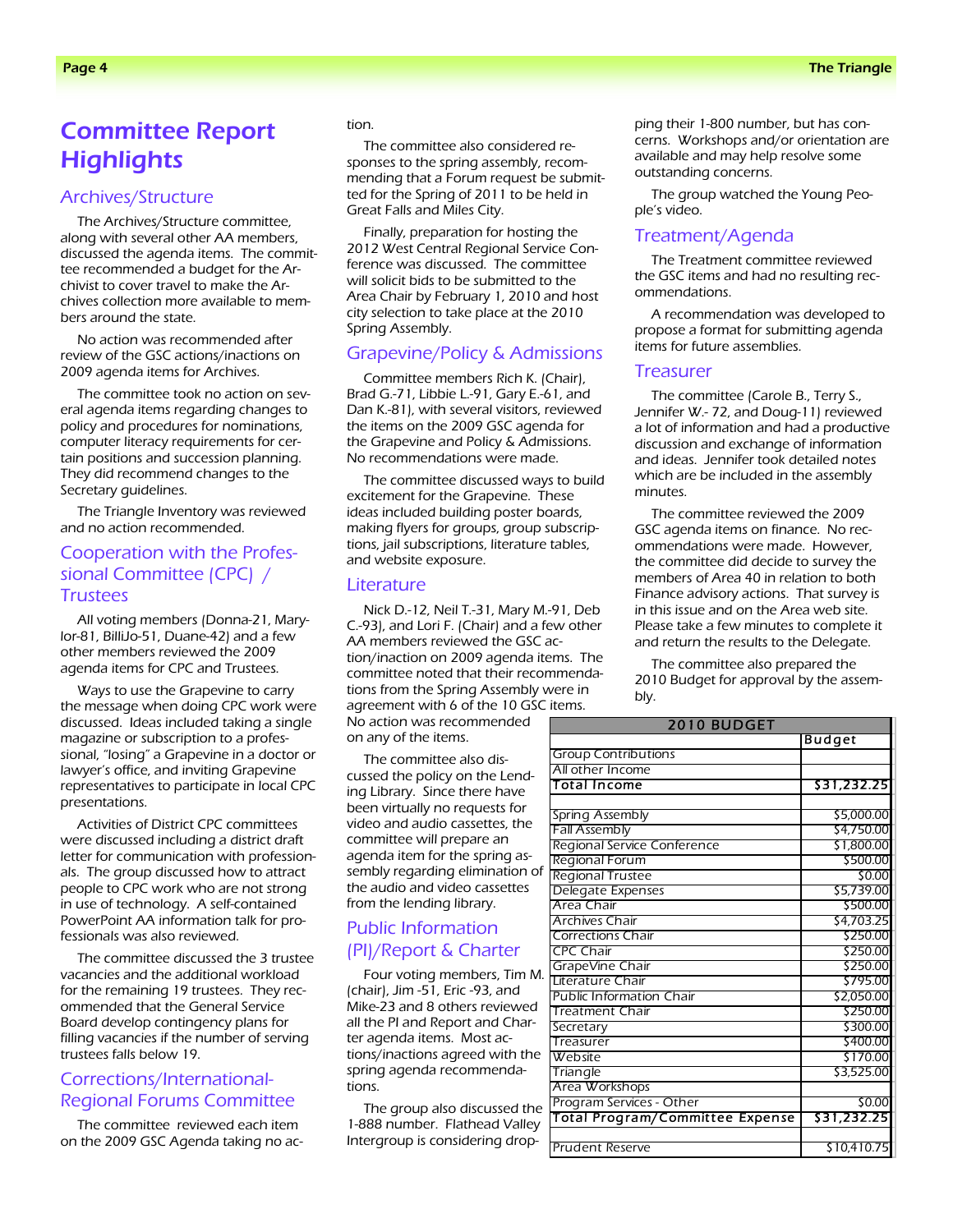## Past Delegates Share group reservation number is #GA0032.

Loren B., Panel 51 Delegate, had a plan. It included missing his 3rd assembly in 6 years, until he got the phone call inviting him to join us. He maintained his record and shared the experience of always coming away enthusiastic and loving everyone.

 Loren talked about supporting AA: subscription to the Grapevine (17 years), participation in the birthday plan, and giving time (the hardest!). He also shared about his early experiences as a delegate, not agreeing with his fellows and how hard it was to state his position and stand by it, in spite of the fear!

Loren served 3 years as Delegate as a result of changing of our rotation from even to odd panels. He got to serve on the literature committee when the  $4<sup>th</sup>$  edition of the book was published. The book is 70 years old, is printed in 58 foreign languages, and the 30 millionth copy will be printed this year.

Earl F., Panel 53 Delegate, celebrated 20 years of sobriety September 23. Earl came to Montana from Indiana where he got sober and spent his early sobriety. A friend said, "Get in the car" and they were off to a correctional facility and he (Earl) was the speaker!

He didn't want to serve as Delegate. It didn't seem possible with a full time job, sponsorship, girlfriend, and pets, but found it is about time management: if you are willing, God makes the time…and, such a good time!

A word about road trips…travel around the state, then and now, visiting AA districts and groups is a part of Earl's life. He would travel 150 miles to a bar and stop at every one along the way, surely he can drive some distance to get to a meeting, visit with his AA community. Mingling with our fellows, getting to know our neighbors promotes unity.

There are many other ways to participate in AA: giving \$1(or \$3.65) per year of sobriety to GSO (and other AA entities if you wish). When I am active in an AA family, time is not a problem.

### Area Chair Report Highlights

Terry S., Area Chair and Alternate Delegate, issued a welcome to the second assembly of the 2009-2010 Area 40 rotation.

See the calendar for dates for upcoming events. You can make your reservations now for the Spring Assembly. Our

#### Please be sure to submit your agenda items by February 1.

Districts 41 and 61 have included Terry in business meetings.

District 21 has a new DCM, Joe G.

Terry encouraged everyone go to the mike to ask questions or make comments that had not been covered. Sharing thoughts, feelings and ideas improves our ability to offer our recovery program to any and all alcoholics who might want it!

# Committee Chair Report Highlights

### Archives Chair

Tim H. reported conversations with members of the fellowship about the Archives Committee agenda items. He was pleased to know that the Fellowship is paying attention to what we do and was looking forward to an open-minded and informative discussion of the topics.

Tim participated in the August conference call, and thought the glitches made it that much more interesting. This forum of exchanging information works well, but, for Tim, does not replace the face to face meetings that require taking the time and making the effort to show up and be a part of. The other thing missing from the conference call is the break where we continue to exchange information over a cup of coffee. That can be as informative, sometimes more informative, than the sessions themselves.

Tim hasn't visited any groups or districts, but asked for invitations to do a workshop on Archives. Since he hasn't done any, he's very interested to see he'll comes up with!

### Cooperation with the Professional Community (CPC) Chair

Virginian R. has the privilege of chairing the CPC committee, which she claims is one of the 'funnest' committees.

Virginia participated in the August conference call and encouraged everyone to participate in one if they have a chance. She is willing and able to visit any of the districts to help with CPC projects or workshops.

She also attended the West Central Regional Forum in St Cloud and enjoyed hearing about the work going on at the General Service Office to enable us to help the still-suffering alcoholic.

CPC luncheons are being planned in District 51 and 72. In October, she has been invited to participate in the CPC luncheon in Great Falls.

#### Corrections Chair

Mary S. is the Area 40 Corrections Chair. She reported a Pink Can balance of \$4,189.84. Drop her an email to order literature for any correctional facility. Pink Can contributions should be sent to:

> Area 40 Corrections 1325 3rd Avenue North Great Falls, MT 59401

The Montana State Prison's (MSP) next orientation will be held in a couple of months. Contact Mary if you are interested in attending. There have been some inquiries about a Mini Conference being held at MSP, but nothing is being planned right now.

A new meeting has been opened for the men in the work dorm. It requires at least on more volunteer per Saturday.

Volunteers are needed for the 5th Saturday of the month. These volunteers would come in as a speaker and would need to be carded sponsors. Contact Mary if you are interested.

Mary gave a Corrections Workshop at District 41's Founder's Day Gathering at Ryan Dam in Great Falls. She would like to do more, please contact her.

A lot of effort has been focused on the agenda items regarding the local forum and the upcoming West Central Regional Service Conference. Hopefully, work on planning these will begin after this Assembly.

#### Grapevine Chair

Rich K. expresses his gratitude to Area 40 for allowing him to serve as the Area Grapevine Chair.

He attended the Grapefest in Helena in June. The genuine friendliness and hospitality of AA's in service was delightful. The event renewed his enthusiasm for the Grapevine mission and AA as a whole. If you have not been to the Grapefest, put it on your AA calendar for next year.

The Grapevine has great resources including books such as "Voices of Long-Term Sobriety", "Beginners' Book: Getting and Staying Sober in AA" and audio tapes such as Spiritual Awakenings, Emotional Sobriety, and Attitude Adjustment. Topics including sponsorship, working with wet drunks, service work, the twelve steps, and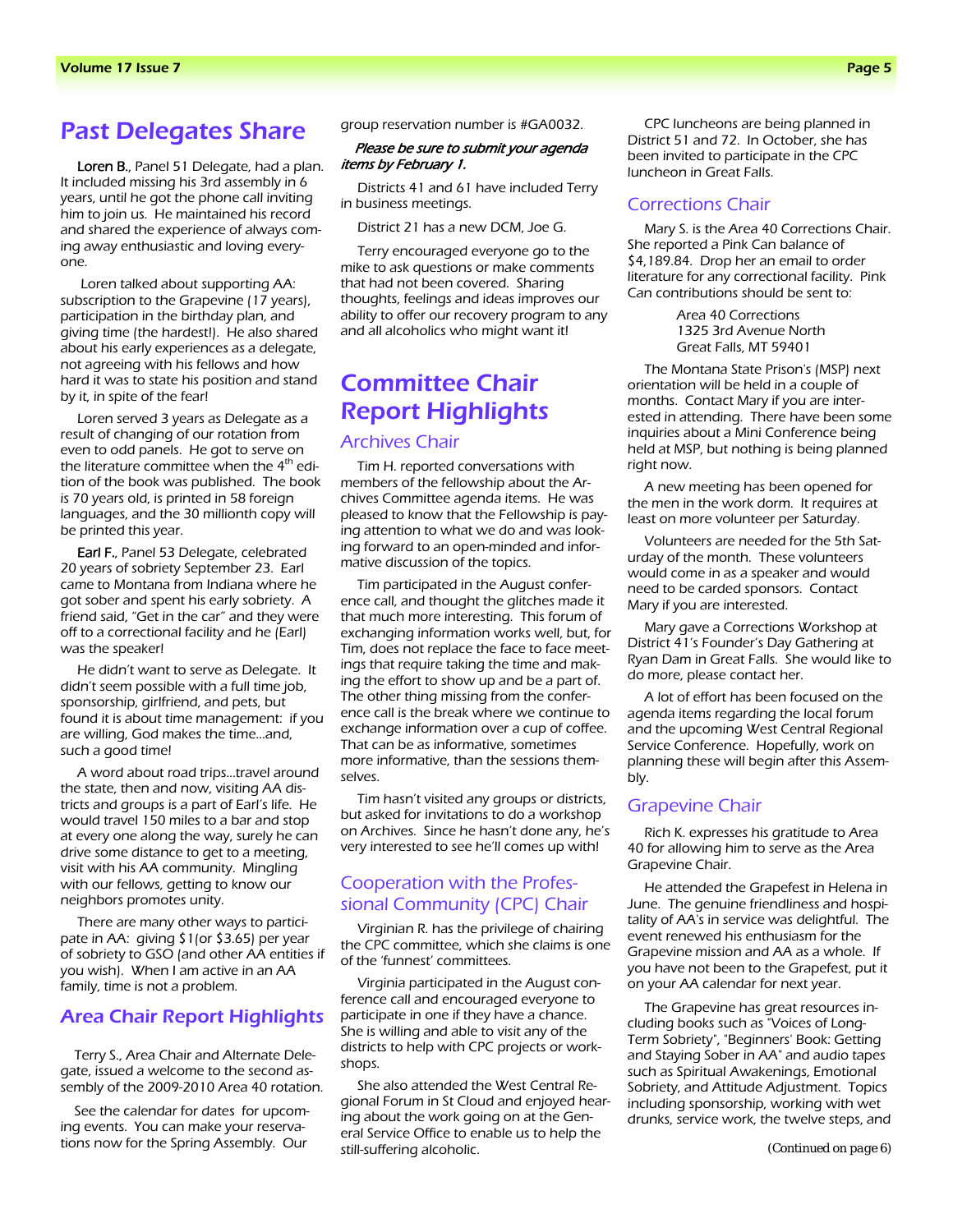### Committee Chair Report Highlights Continued from page 5

a litany of other very helpful items are covered. Please don't shortchange the newcomer or yourself by missing what the Grapevine has to offer. You can order books and material directly or online at www.aagrapevine.org. *(Grapevine continued from page 5)* 

### Literature Chair

The Literature Chair, Lori F., welcomed all, especially those here for their first assembly.

She shared the following, written by Bill Wilson and found in the first paragraph of our service manual: "Our Twelfth Step – carrying the message – is the basic service that the A.A. Fellowship gives; this is our principal aim and the main reason for our existence. Therefore, A.A. is more than a set of principles; it is a society of alcoholics in action. We must carry the message, else we ourselves can wither and those who haven't been given the truth may die."

The summer flew by with no invitations to lug the incredible literature stash hither and yon. Lori would love to participate in any event if you think she could be of service. She did participate in one of the conference calls.

Lori did not place a literature order prior to this assembly. It was doubtful that the new service manuals would be printed in time for the Assembly and there is a good stock of pamphlets at this time. There are a few of the 2008-2009 service manuals left for \$2.50. There will be new service manuals for the Spring Assembly. The manuals can be ordered through your district or intergroup. The 2009-2010 Catalogs are available on the GSO AA Website www.aa.org.

The 2010-2011 A.A. Directories will not be published this year, and the 2008-2009 Directories will continue to be distributed.

A digital subscription of Box 459 is now available at no charge by visiting GSO's AA Website to subscribe. Box 459 is GSO's quarterly "news and notes" bulletin with Fall, Winter, Spring and Summer issues.

GSO requests that all Literature chairs who would like to receive information by email to provide the following contact information: email address, full name, group service number and position. Please send the information to the Records Department at records@aa.org. Lori would appreciate a copy as well.

Please send it to literature@aamontana.org.

### Public Information (PI) Chair

Tim M. reported that the online contact system to be used by Answernet was

implemented in early August, thanks to Alex our Web Master, the districts that entered their contact information and to AnswerNet for upgrading their computers.

The new contact system will help people get in contact with AA in your district and supports our three legacies, especially unity.

There have also been many emails; three were repeated in Tim's report:

- 1. We are getting many calls for information in our District but the bill from AnswerNet is not reflecting it.
	- AnswerNet does not bill us separately for the calls for meeting information; they are included in the base monthly charge.
- 2. Are we getting charged \$84 a month more for the service than we were originally told by AnswerNet?
	- We are now getting charged \$84.05 a month to have the 1-888 number listed in the yellow pages. DEX charges AnswerNet for this service and AnswerNet passes it on to us.
- 3. Can we include Al-Anon contact numbers in the online entry system?
	- The passed motion was to implement and maintain an AA statewide answering service. A motion would need to be passed at the Assembly to include Al-Anon numbers. A floor action Sunday morning to this affect could liven things up a bit!

There will be a PI/1-888 workshop in October in District 71 and another in District 11 in November.

### Treatment Chair

Paula H. gave a status on MCDC in Butte. Everyone wants to know when

we get to go back. She received an email for Dave Peshek, the Administrator of MCDC in August stating that all outside providers of service to

He … anticipates resuming meetings (MCDC) by the end of the year

MCDC are still on hold. Policy and guide-

lines have been prepared, but have not been approved and finalized. Once the policy has been finalized, everyone will be contacted in writing with an offer of the opportunity to attend MCDC, provided they are able and willing to comply with the policy. He thanked Paula for her inquiry and AA's willingness to carry AA's message to the patients and anticipates resuming meetings by the end of the year.

Paula reported information about Bridging the Gap (BTGWW) from Janine B., who is the coordinator for BTGWW which serves as a clearing house for all BTG contacts in the United States. To find a contact, just go to **btgww.org** and you can request a contact or central office. BTGWW also puts out a newsletter and and conducts an annual workshop. There is also a resource library

The Treatment Committee is compiling a list of treatment centers, both in- and out-patient, in their respective districts and is including the names of Bridging The Gap Chairs. Communication with Districts 11, 51, 81 and 93 is happening regularly. Paula stated her appreciation for the contact and feedback.

 Mary C-M, the BTG coordinator for eastern Montana, has been working hard to get contacts for folks coming out of Watch East. Figuring out which district can be challenging, even when comparing the map of the Area 40 and the map of Montana.

Paula was disappointed to have missed the sole event she was invited to attend during the summer. Work schedules and commitments made it necessary to regretfully decline.

Paula is registered for the International Convention and fondly wishes that everyone could go to experience the inspiration and opportunity for service.

### **Treasurer**

Linda B. welcomed everyone and restated our purpose: to participate in the business of our area and support the service structure in carrying the message of Alcoholics Anonymous. She reminded us that this is where our voice is heard and the microphone is the place to ask questions.

The Treasurer, along with the Finance Committee, oversees Area 40 finances,

*(Continued on page 7)* 

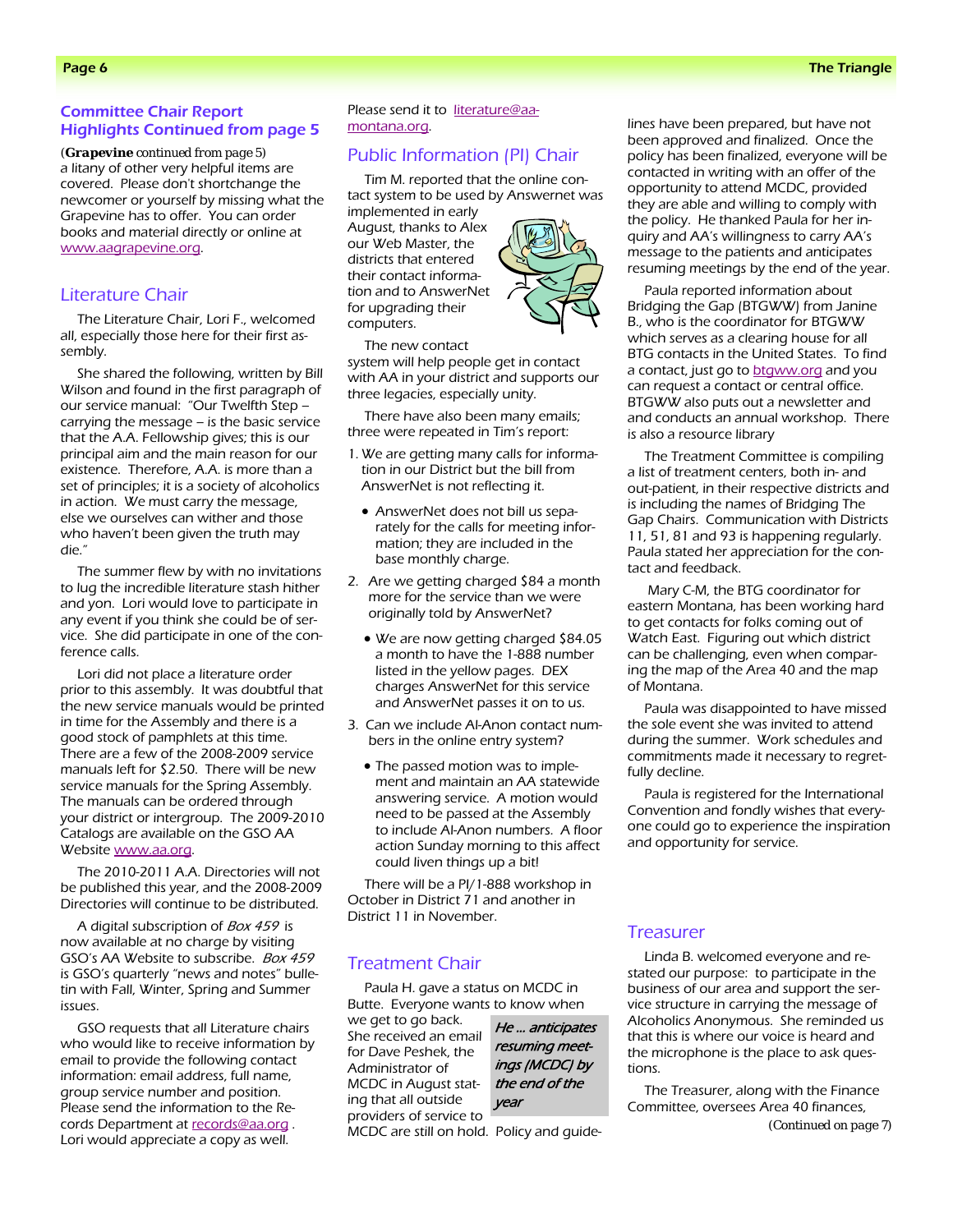### Committee Chair Report Highlights continued from page 6

*(Treasurer continued from page 6)* 

keeping accurate records, collecting contributions, paying expenses, and reporting to the groups the current financial picture of Area 40.

Linda thanked the Spring Assembly for its generous 7th Tradition contributions of \$1,214.77. This was largest amount received from any assembly. Once again, the power of the purse has spoken.

Packets were distributed to each DCM. Included in the packets were thank you letters to each group that made contributions to Area 40. Ninety-four groups, two districts, and one individual contributed money so far this year totaling \$20,754.74. Groups were encouraged to check to see that the contribution amount in the letter agrees with the group records. Any discrepancies can be reported to Linda.

Some contributions are still being mailed to the wrong address. The address for Area 40 contributions is: Area Treasurer is PO Box 21577, Billings MT 59104. When sending contributions, including group information and your group service number with the contribution will help insure proper accounting.

Copies of the financial reports were available along with budget worksheets.

The checkbook balance is \$28,531.99 which includes a \$10,813 prudent reserve and \$2,073 in the archivist account, leaving an operating balance of \$15,645.99. Income to date through September 13th is \$22,910.19 with expenses of \$17,250.32 leaving us with a net gain of \$5,659.87.

Your 7th Tradition contributions are supporting our expenses this year. While we are supporting our current expenses, we are not on target for supporting the 2009 budget. The actual expenses are significantly different than the projected budget. We are not spending our budget in most of our committees. The budget was approved at the 2008 Fall Assembly as the amount of money needed to provide and support Area 40 services. There will be esti-

mated expenses of \$7000 for the remainder of this year, so realistically we will be having expenses of about \$25,000 this year.

Linda continued, voicing concern regarding the discrepancy between the amount budgeted for services deemed essential and necessary in Area 40 and the support of those services. If the expenses this year were close to the projected budget, we would be using our prudent reserve to pay for expenses. She asked the voting members to consider and discuss whether it time to trim our budget consistent with our contributions?

In closing, she indicated that she was confident that there would be thoughtful discussion and that we will come to an informed decision in passing the 2010 budget.

| Send Area contribu-<br>tions to: | <b>Send GSO contribu-</b><br>tions to:                   |
|----------------------------------|----------------------------------------------------------|
| AREA 40, Inc.                    | GSO                                                      |
| <b>PO BOX 21577</b>              | <b>PO BOX 459</b>                                        |
| <b>BILLINGS MT 59104</b>         | <b>GRAND CENTRAL STATION</b><br><b>NEW YORK NY 10163</b> |

| <b>BUDGET VS ACTUAL BY LINE ITEM</b> |                 |                |
|--------------------------------------|-----------------|----------------|
| January 1 - September 17, 2009       |                 |                |
|                                      | Actual          | <b>Budget</b>  |
| <b>Income</b>                        |                 |                |
| Individual contribution              | \$40.00         | \$80.00        |
| <b>Group Contributions</b>           | \$19,315.55     | \$26,939.00    |
| <b>District Contribution</b>         | \$1,399.19      | \$300.00       |
| <b>Roundup Contribution</b>          | \$0.00          | \$500.00       |
| <b>7th Tradition</b>                 | \$1,214.77      | \$1,500.00     |
| <b>Triangle Subscriptions</b>        | \$780.00        | \$1,100.00     |
| Other Income (recouped from)         | \$160.10        | \$475.00       |
| Interest                             | 50.58           | $\sqrt{45.00}$ |
| <b>Total Income</b>                  | \$22,910.19     | \$30,939.00    |
|                                      |                 |                |
| <b>Expenses</b>                      |                 |                |
| <b>Travel Expenses</b>               | \$9,085.98      | \$19,634.00    |
| Rent                                 | \$3,809.32      | \$5,500.00     |
| Literature Expenses                  | \$267.76        | \$600.00       |
| Photocopies / printing               | \$1,974.01      | \$2,875.00     |
| Dues, registration, fees             | \$37.00         |                |
| Postage                              | \$229.28        | \$300.00       |
| <b>Supplies</b>                      | \$457.93        | \$460.00       |
| Telephone                            | \$975.19        | \$1,220.00     |
| Miscellaneous expense                | <u>\$413.85</u> | \$350.00       |
| <b>Total Expense</b>                 | \$17,250.32     | \$30,939.00    |
|                                      |                 |                |
| Net Income                           | \$5,659.87      | \$0.00         |
|                                      |                 |                |
| <b>Total Cash on Deposit</b>         | \$28,531.99     |                |
| <b>Prudent Reserve</b>               | \$10,813.00     | \$10,813.00    |
| Archivist Account                    | \$2,073.00      | \$5,100.00     |
| <b>Operating Balance</b>             | \$15,645.99     |                |

| <b>Budget vs Actual by Committee</b>   |             |               |
|----------------------------------------|-------------|---------------|
| January 1 through September 13, 2009   |             |               |
|                                        | Actual      | <b>Budget</b> |
| <b>Expenses by Program/Committee</b>   |             |               |
| <b>Spring Assembly</b>                 | \$4,463.63  | \$5,000.00    |
| <b>Fall Assembly</b>                   | \$0.00      | \$4,750.00    |
| Regional Service Conference            | \$721.07    | \$1,800.00    |
| <b>Regional Forum</b>                  | \$636.90    | \$1,800.00    |
| <b>Regional Trustee</b>                | \$0.00      | \$750.00      |
| Delegate Expenses                      | \$4,696.26  | \$5,889.00    |
| Area Chair                             | \$382.47    | \$1,000.00    |
| <b>Archives Chair</b>                  | \$2,820.00  | \$3,850.00    |
| <b>Corrections Chair</b>               | \$0.00      | \$250.00      |
| <b>CPC Chair</b>                       | \$64.20     | \$250.00      |
| GrapeVine Chair                        | \$0.00      | \$250.00      |
| Literature Chair                       | \$267.76    | \$850.00      |
| <b>Public Information Chair</b>        | \$827.32    | \$1,450.00    |
| <b>Treatment Chair</b>                 | \$37.45     | \$250.00      |
| Secretary                              | \$53.25     | \$300.00      |
| Treasurer                              | \$500.16    | \$400.00      |
| Website                                | \$143.40    | \$150.00      |
| Triangle                               | \$1,495.03  | \$1,950.00    |
| Area Workshops                         | \$127.92    |               |
| Program Services - Other               | $-57.75$    | \$0.00        |
| <b>Total Program/Committee Expense</b> | \$17,229.07 | \$30,939.00   |
|                                        |             |               |
| % of year elapsed                      | 71.67%      |               |
| % of actual to budget                  | 55.69%      |               |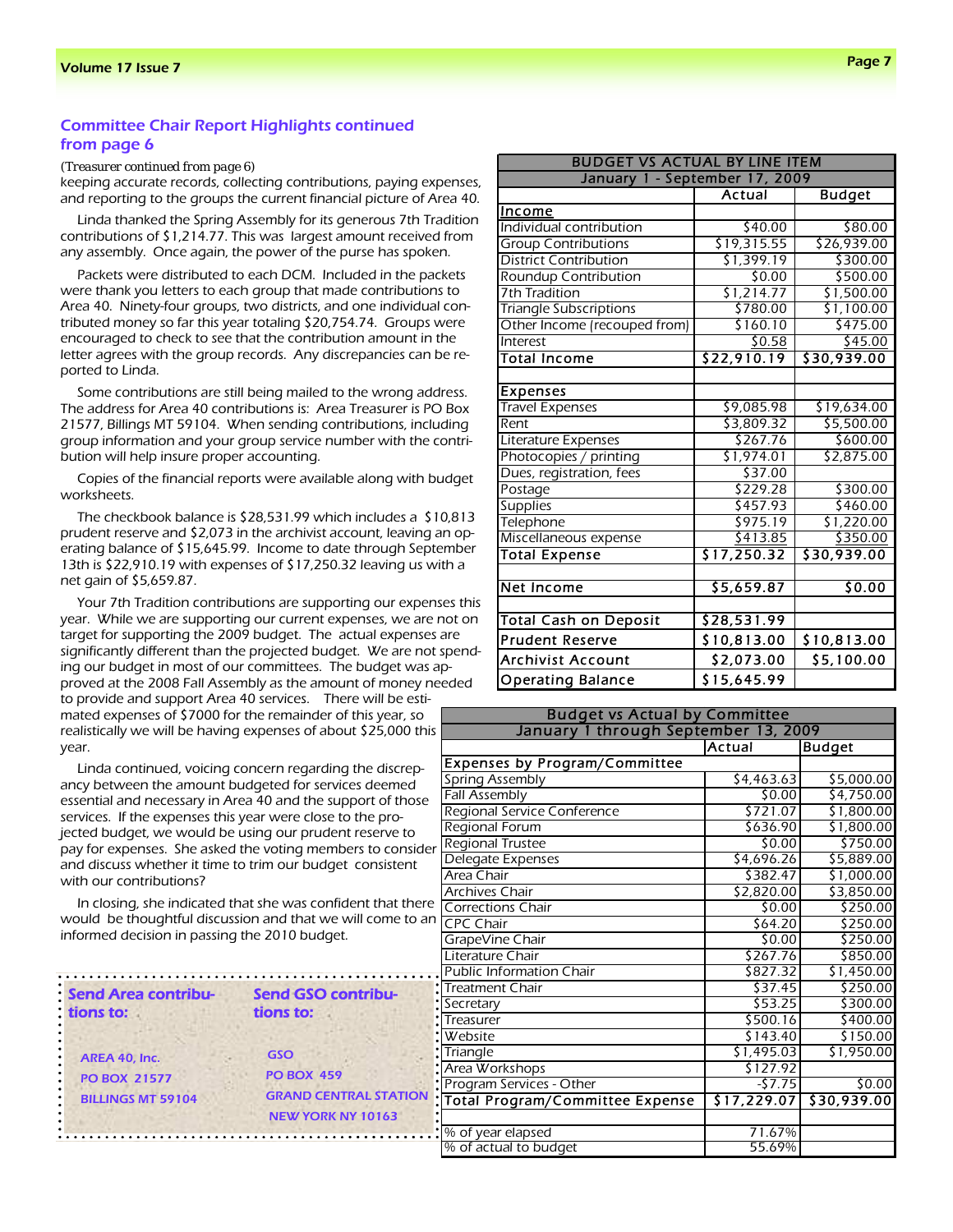#### Committee Chair Reports continued from page 7

### Triangle Editor

Six issues of the Triangle have been published this year, and Sharon expressed appreciation for all the Area officers and committee chairs, DCM's, GSR's, and A.A. members who contributed articles.

Upcoming issues will focus on particular areas of service.

Groups (and individuals) are encouraged to subscribe to the Triangle, for \$10 a year. By past motion, groups receive the Triangle whether they subscribe or not. Currently, 84 groups, or about 30%, have paid subscriptions. There are 16 paid individual subscriptions. Approximately 300 copies are mailed. They go to all groups with a valid address, the DCM's, the Area Committee, and West Central Region Delegates, the West Central Region Trustee and individuals with a current subscription.

There are currently 23 groups on the list with invalid addresses. It is an ongoing process to keep the mailing list as up to date as possible. Lists were distributed to all DCM's for review.

Thanks were given to those who participated in the Triangle Inventory. The results were to be reviewed by the Ar-

#### **Webmaster**

The database of AA members for use by Answernet is completed. There are 443 members from 38 cities in 8 districts available to take calls. Three districts are in the process.

The Area website will have a completely new look, top to bottom, incorporating the newest standards. It will be easy to use and 1 click away from the meeting schedule. Look for it by the end of the year.

### Workshop: This We Owe to AA's Future

Earl F., Past Delegate Panel 53, gave a presentation on "This we owe to AA's future." About 36 people attended this great workshop. Earl pointed out that we have 1.2 million current members, about 7/10ths of 1 percent of the population. About 4 percent of the world's population is alcoholic – why aren't there more people here?

Participants formed groups and discussed the following inventory questions:

•How can we increase or improve communications between us (me, the group, the fellowship) and the still suffering alcoholic?

•How can we make our fellowship more attractive to the still-suffering alcoholic?

•With new technology available, how do we keep it simple?

A good series of discussions flowed from these questions, with some good concrete suggestions (e.g., make sure people know where to find meetings, including local law enforcement) and use technology as a support, but not a substitute for face-to-face talk and a cup of coffee.

### Workshop: Practicing These Principles in All Our Service Affairs

Loren B., Past Delegate Panel 51, gave an interesting and informative workshop on "Practicing These Principles in All Our 'Service Affairs'." Thirty-eight people attended. Loren started the workshop with an interactive orientation to service for people who are new to the Assembly or to service. The group talked about what a panel is, what service really means, and what principles guide our efforts. (Interesting facts: Bill Wilson got sober December 11, 1934; Bob Smith got sober June 10, 1935, and Bill Dotson - the man in the bed - got sober June 26, 1935 - a mere two weeks and two days later.)

Participants then broke up into groups and considered questions from the Traditions Checklist and the Concepts Checklist (both available on **aa.org**).

### DCM Breakout

Nineteen people participated in the DCM Breakout, sharing experience, strength and hope on the following questions:

Question: What are some ideas for getting more people to attend and participate in district meetings and the area assembly?

Responses: Invite people; reminder calls; email agenda; follow up with absentees; sponsorship; get to group business meetings; provide encouragement and support to individual district committees by attending meetings; go to all meetings in the district; encourage and invite people to serve; share rooms at assembly; remind people to reserve rooms in Lewistown (at  $1<sup>st</sup>$  district meeting after assembly)

Question: What activities does your dis-

trict do to foster and grow participation and service?

Responses: Luncheon with panels of professionals and AA; "meet your district" workshop; recognize general service versus social activities

Question: How effective have Traditions Workshops been in your district?

Responses: Location and food affect participation; invite Area Committee Chair(s); call them something else (Living with the Traditions; Traditions in Personal Relationships, Sex and the  $9<sup>th</sup>$  Tradition)

Question: How or what can be done to involve or encourage nonparticipating groups to participate in district meetings and area assembly?

Responses: Directly invite these groups; let them know their different or unique perspective is important; put something controversial (money) on the agenda; do not coerce; communicate caring; have fun; car pool; take district meetings to remote areas of district

Question: What are persons doing as DCM to visit other groups in their district?

Responses: Share information; ad hoc committee about what district does and money; letter to groups asking what they need from the district committee; treasurer sends thank you notes for contributions (contributions have doubled); move district meetings to other venues; call groups, ask them to host district meeting; include Intergroup in district activities; create a liaison between intergroup and district; invites and calls groups and tries to be of service to the groups; organize road trips to meetings (introduce self at meeting as DCM with offer to answer questions after meeting)

Question: How much does a DCM need to defend or protect district chairs; how much management is needed? Are DCM's AA police?

Responses: Reach out, ask how to be of service (rather than show up or resign); when you stick your head above the crowd, get ready to have a shot taken; communication is important; came to AA to take, remained to give; when critical, walk a mile in their shoes,.

### GSR Breakout

The GSR's had a lively Ask-it-basket session, sharing experience, strength and hope on the following questions:

Question: What are we doing as a group to get people from treatment facilities to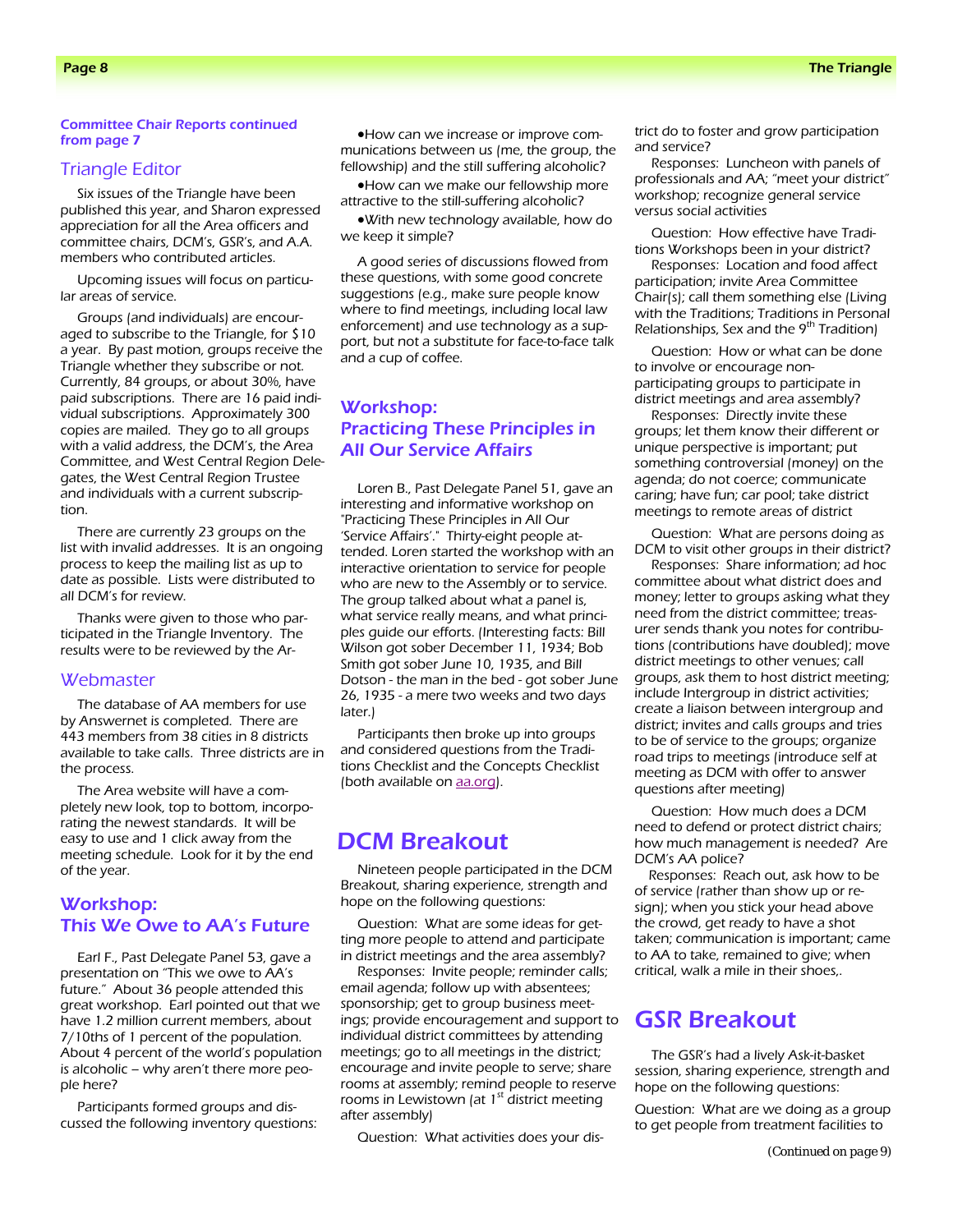

#### *(GSR continued from page 8)*

visit our meetings and to encourage members to use restraint of pen and tongue when negative opinions and attitudes about treatment exist? Responses:

- Take meetings to pre-release and treatment facilities
- Sponsorship, shake the new person's hand
- Specific people chair meetings with specific topics, call on treatment center people

Question: Who takes charge and says something if a group or district officer or committee person isn't showing up? Responses:

- Group conscience to have 2 members talk to the person, ask "what can we do to help?"
- Policy: miss 3 in a row and your are done, DCM makes the call
- Policy: miss 3 meetings (not show or report), will call; if no legitimate reason the person is dismissed

Question: What can be done about using non-conference approved literature in a meeting in spite of group conscience? Responses:

• Have a group inventory

• Start a new group

Question: Are the Traditions being broken if AA has a public garage sale for fund raising ? Responses:

- 
- AA events should be self-supporting • Would constitute outside contribution

Question: What can be done about a male member sponsoring new women? Responses:

• Old timer men should talk to him

### Roundup Reports

The 2009 Spring Roundup in Missoula was a great success. There were 625 registered (444 AA's, 101 Al-Anons, 51 double winners, 15 Alateen, and 14 guests) from 13 different states. There were 305 at the Saturday night banquet. The free registration for newcomers with less than 6 months of sobriety drew 56 people.

The seed money was returned to district groups and forwarded to Bozeman. The District divided the remaining \$3000

*(Continued on page 15)* 

### DCM Report Highlights

### District 11

Colby D., District 11 DCM reported challenge and opportunity. There is steady and consistent participation at the regular monthly district business meetings, with 7-9 (about 40% ) GSR's attending. All committee chairs are filled and they are working hard to add volunteers. The District has plans to hold a Hotline Workshop, on "How to take 12<sup>th</sup> step phone calls and requests".

The PI/CPC committee has had several informational sessions in the community facilities specializing in addiction and alcohol abuse They also provided meeting lists and schedules at local hotels and campground facilities. The Billings Crisis Center has inquired about a meeing also.

The Corrections Committee is using "Pink Can Funds" to provide literature to the local prison and city jail. District members continue to discuss use of The Pink Can, as not all members agree. Local groups take and make meetings available to both the men's and women's correctional facilities; attendance and participation are good.

The Treatment Facility Committee uses the local group pool to coordinate meetings which are held twice a week at the psych center. The groups are selected from the hat each month for the upcoming month, thus ensuring rotation and diversity within the AA community.

The Archives Committee is actively scheduling and conducting interviews with AA members with 20 years sobriety or more.

The Al-Anon Committee has established a local telephone number for the district and is also assembling a mailing to local church professionals for information regarding the AFG.

The Grapevine Committee is encouraging support throughout the District for participation in our meeting in print and access to the digital archives. Groups have been given registration and subscription information forms.

Billings will be hosting the 2010 Spring Roundup, May 14-16, 2010 at the Crowne Plaza; Johnny B. will be providing a full report at this Assembly.

The District is experiencing a cash short fall due to reimbursing South Central Montana Inter-Group for previously

*(Continued on page 10)*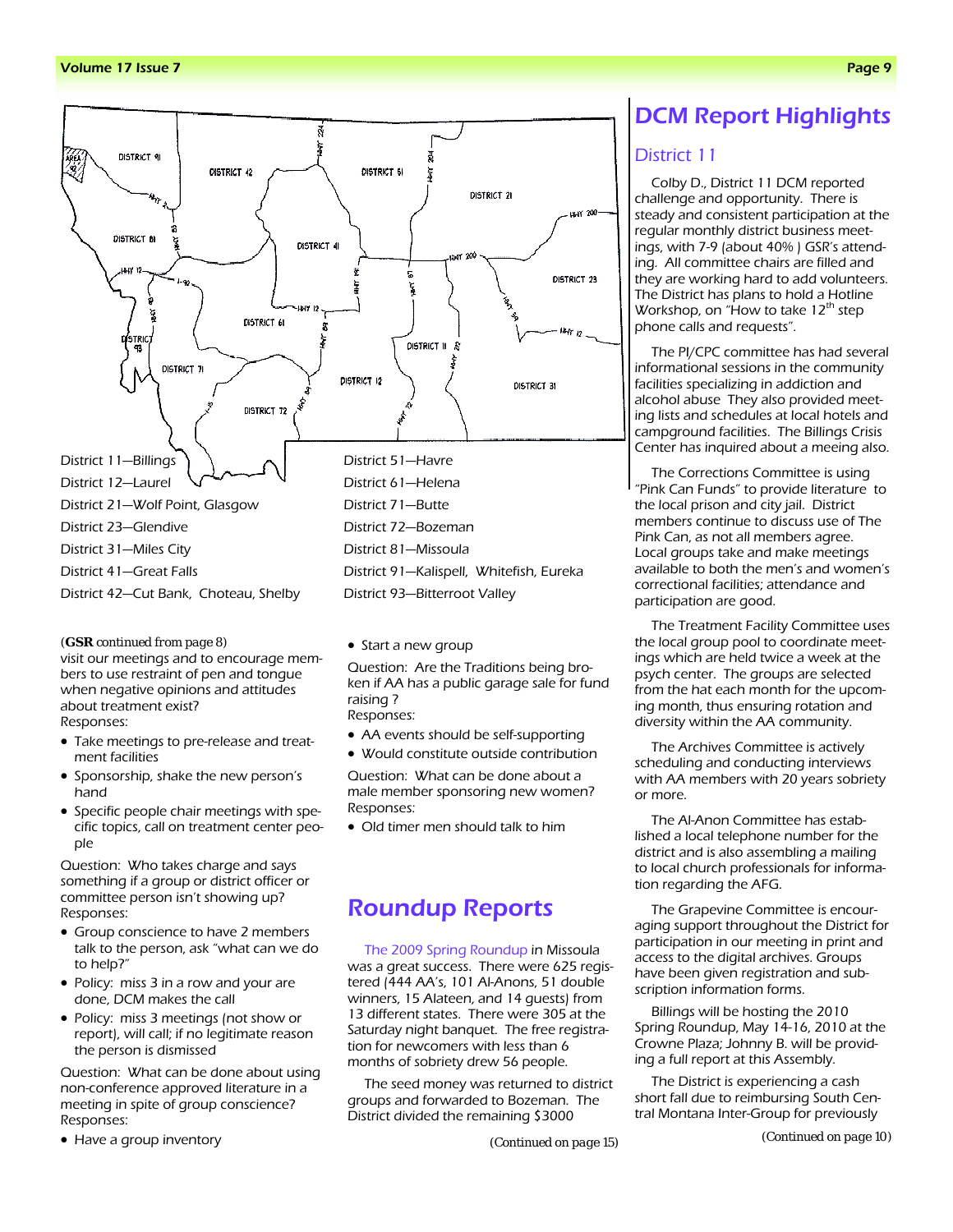### DCM Report Highlights continued from page 9

paid Area 40 Hotline expenses. An Ad Hoc committee is reviewing the District's operating expenses and budget and has asked the DCM to present its findings to the local groups with emphasis on helping them become better informed about District versus Intergroup expenses. We are confident that funds to carry the message to the still suffering alcoholic will be present. *(District 11 continued from page 9)* 

Most district groups report that meetings are well attended or growing.

### District 12

Nick D., the DCM from District 12, reported that the District has 10 groups. Thirty-two meetings are held among Absarokee, Fromberg, Harlowton, Joliet, Laurel, Columbus, Big Timber, and Red Lodge.

Seven of the groups are active at the district level. The District meeting is on the third Sunday of odd months at 4 pm at the Little Stone Church located at 205 E. 4th St. in Columbus.

The District held its second event of the year, the Fireman's Point Camp Out on the Stillwater. There was a good turnout and Carole presented her Delegate's report. The Mid Winter Social will be coming soon, so keep a look out for more information.

Nick expressed his appreciation for being able to serve. Attending the Regional Service Conference and Forum, he saw how important it is to be an informed AA member and be able to share that information with the GSR's. To hear the message at the home groups around the District is amazing. It works! It really works.

### District 21

Donna, GSR from the Malta group reported that AA's in the district have been busy with a number of activities including BBQ's and campouts through the summer.

### District 23

District 23 DCM, Mike M., reported that the groups in Savage, Glendive and Sidney remain steady. There are meetings 3 days a week in Glendive, 4 days a week in Sidney, and 1 day a week in Savage.

There will be a District 23 Get-Together at the Savage Community Center in Savage, MT. It will include Fun, Fellowship, a District meeting, an Open Meeting, Potluck, and Karoake on October 31.

The Lower Yellowstone Sober Fest was held in August at the Lion's Youth Camp at Makoshika State Park. We had a lot of fun, fellowship and good food and Delegate Report. Thanks to the Life Again Group!

Scott W., our District Secretary/ Treasurer has hooked Mike up and he's entered "virtual reality". Good Bye Pony Express.

Mike expressed appreciation to his District and for the passion of AA he sees at the assemblies.

### District 31

Neil T., Alternate DCM, reported that meetings are going on in Jordan, Baker, Forsyth, and Miles City. The District is looking for ideas for attracting more participation.

#### District 41

District 41 includes Great Falls, Fort Benton to Cascade, and Fort Shaw to Lewistown. The DCM, Lee T., reported focus on the home group and unity .

A few meetings have become, or are considering becoming, new groups. The participation at the District level has been wonderful. The members have been willing to accept and participate in the challenges of helping carry the message.

There were summer barbeques, campouts, and various get-togethers. Our unity is strengthened and recovery is further assured.

Relationships within the fellowship are growing, like an ever growing home group. The Area Assembly is like that, too. We "keep coming back"!

The District looks forward to the decision concerning hosting a Special Forum.

The conferences calls have become events strengthening and increasing unity within the District. A map is used giving a visual to go with the voice on the line!

The Area Chair, Terry S., attended the last monthly District meeting, and the

Delegate, Carole B., came to the last barbeque of the season and gave a Delegate's Report. It was a first time to attend a Delegate's Report for 80% of those attending .

 Lee conveyed his thanks to everyone for allowing him to participate and for their support and interest.

### District 42

 Gerry L. offered greetings from northcentral Montana. Summer was busy with lots of good meetings and fellowship. The Valier Group Lake Francis Roundup was well attended with lots of good food and fellowship.

There are meetings in Browning, Chester, Choteau, Conrad, Cut Bank, Shelby and Valier, as well as the CCA prison in Shelby.

Gerry closed with an invitation to visit and a chance to see the impressive sights of the Wind Farm.

### District 51

BilliJo D. serves as District 51 District Committee Member. The District has a lot of fun. There were 4 sobriety campouts, with people from as far away as Oregon.

The meeting on Rocky Boy in Box Elder is active again with 3 or 4 regular members plus "road tripping" visitors every week. There are now 9 groups in the District and 3 meetings that are not affiliated with a group. There are 25 AA meetings held each week.

As a result of a request from the former Director of Hi-Line Recovery in Havre, a new meeting - the Wednesday Noon Open Meeting of Alcoholics Anonymous has been meeting at Hi-Line Recovery in Havre since July.

Two meetings in Phillips County have had a group conscious and have expressed a desire to change back to being a part of District 51.

Upcoming events in District 51 include the annual Havre AA mini-conference and a CPC luncheon. The change to the 1-888 number helped our District tremendously. We now have the funds to do more  $5<sup>th</sup>$ Tradition work. The luncheon will be free to professionals but AA and Al-Anon members will pay for their lunches. Videos available on-line from GSO will be shown and there will be a couple of 10 minutes speakers.

For the first time in a long time, our Delegate is coming to give the report in October.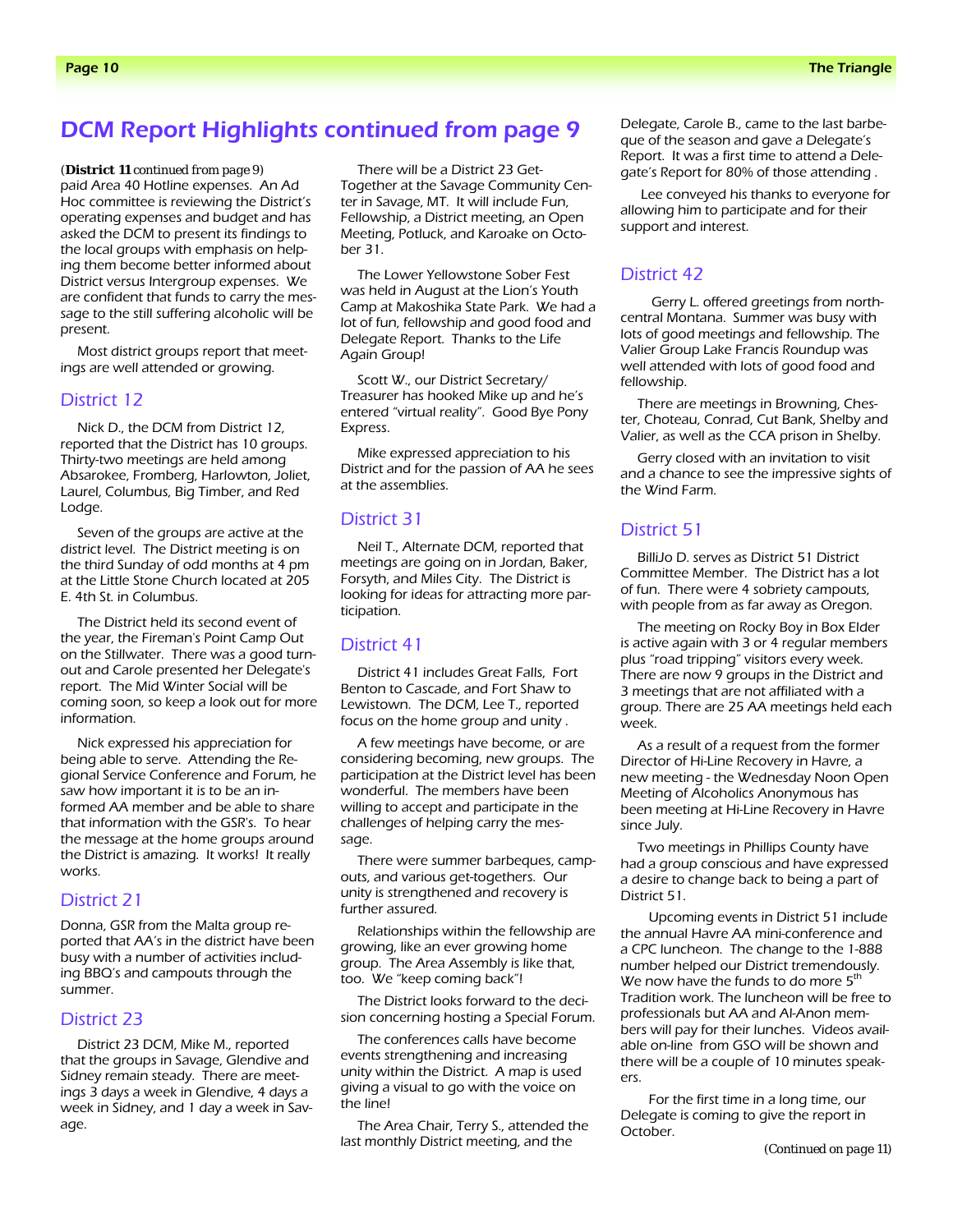### DCM Report Highlights continued from page 10

#### *(District 51 continued from page 10)*

A Corrections Workshop is being planned for the winter with the objective to get more people signed up to take the meeting into the Detention Center.

District 51 is a great place to live with active AA in all of the three legacies: recovery, unity, and service.

### District 61

Tom D. is glad he's an alcoholic and doesn't don't care who knows it! He's also the DCM for District 61. He welcomed newcomers and first-timers, admitted it looks a little confusing, and suggested asking for help which will be useful, friendly and freely given.

District 61 is having a great year. It started with great momentum from the previous committee.

The third annual Corrections and Treatment Workshop was held in April with over 100 participants, about 70% to alcoholics. The other 30% were professionals who walked out of the workshop convinced of one significant fact: AA works.

As a result of this workshop, an increasingly large number of people newer in AA go into the institutions to carry the message of long term recovery after enforced treatment is over. A number of the secured institutions have become much more relaxed and trusting, and have substantially relaxed the sobriety and adjudication requirements.

Also, the workshop has allowed a number of professionals to hear our sobriety stories and to understand how important, if often unrecognized, their contributions have been and continue to be.

Another major benefit is that 40 or more AA members participated in this workshop and carried the enthusiasm and energy back to their home groups.

There are over 30 registered groups in District 61, with an average of 24 GSR's attending District meetings. There are over 100 meetings with 21 or more AA meetings a week in Helena. There are lots of choices - men's, women's, discussion, call-up, step study, and traditions meetings. A small group meets once a month just before the District meeting to read and discuss the Concepts.

There was a GSR School this summer, and plans are underway for the  $55<sup>th</sup>$  Annual Attitude of Gratitude. Hopefully, the National Archives Conference will be in Helena in 2011 and the Fall Roundup that year is also being considered.

The District started out the year with too much money, but that resolved itself, as it usually does.

All of our service committees chairs are occupied, and we're working hard to grow new leadership. One of the great things about AA is that, about the time we get to understanding a service job, it's time to turn it over to someone else.

It is an honor and a privilege to play whatever role it is that a DCM plays and Tom stated his appreciation for the support he's received from everyone.

It's a good time to be sober, and to be carrying the message to the still suffering alcoholics—there are still plenty of them out there.

### District 71

Kevin M., DCM, reported meetings in Anaconda, Butte, Deer Lodge, Drummond, and Dillon.

District 71 is home to many correctional and treatment facilities. AA meetings are held at Warm Springs, WATCh West and S.T.A.R.T. (which are located on the Warm Springs campus), the Butte jail, Montana Chemical Dependency Center (MCDC) which is in Butte, and the Montana State Prison (MSP).

The District had a campout in August with a Delegate's Report. An inventory is being considered.

### District 72

Jennifer W. is the District 72 DCM. The District ranges from Wilsal to Virginia City, Gardiner to West Yellowstone, Three Forks to Livingston. There are 39 groups with 89 meetings in 13 towns.

It was a busy summer. Groups and individuals hosted campouts and barbeques. The Young People's group is very active and puts together lots of activities, also.

Gerry, our Archivist, found that the first Bozeman meeting was held in August 1948, and a big AA birthday party is planned for next year.

Jennifer attended the Regional Forum and was enthusiastic about all the information she learned there and commented that it is quite remarkable that we belong

to an organization that sends its staff out to communicate with us.

### District 81

Dan K. serves as the DCM for District 81 which has meetings in 16 communities: Alberton, Superior, St. Regis, Haugen, Plains, Hot Springs, Thompson Falls, Noxon, Frenchtown, St. Ignatius, Ronan, Pablo, Polson, Clinton, and Seeley Lake. There are 38 meetings per week in these communities. Missoula has 19 groups and 52 meetings per week, that's a total of 90 meetings per week in District 81.

The 2009 Spring Roundup in Missoula was a huge success. Attendance was well over 600 and the free registration for new members went over very well. Many thanks to all of you who attended, you are largely responsible for the success of this event!

Carole B. gave her General Service Conference presentation before our District business meeting in May. The District had a great two part Founder's Day event on June 13th and it was a huge success. There was a speaker panel discussion meeting on Saturday morning and an awesome picnic in the afternoon with a young people-old timer softball game (old timers won)!

This August the District meeting was in Superior at the Morning Star Group with 27 people attending.

Dan expressed his gratitude for the Fellowship in District 81, a great bunch of people involved in District service positions and with amazing enthusiasm. All the chair positions are full.

Dan will be attending the 2010 AA International Convention and will celebrate his AA birthday there.

### District 91

District 91 DCM, Libbie L., carried greetings to all from beautiful northwest Montana. The district covers the Tobacco and Flathead Valleys from Eureka to Elmo.

All of our committee chairs are filled and AA continues to thrive. There are about 21 registered groups with 10 regularly attending our District meetings which

are held on the 4<sup>th</sup> Sunday of every month at 3 PM. There are often committee meetings or workshops the hour

To believe in God so much that it changes your life

before. The location of the meeting varies *(Continued on page 12)*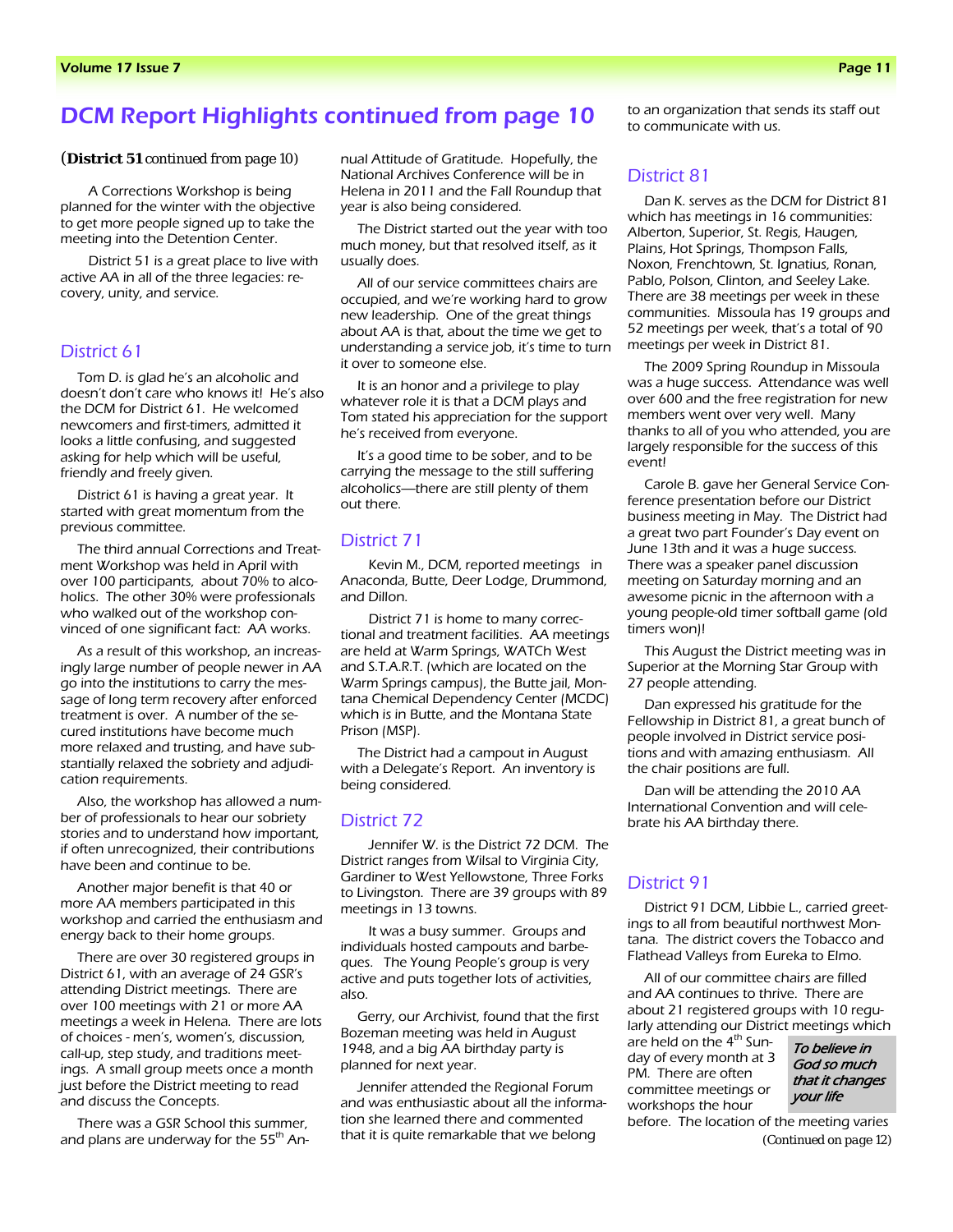### DCM Report Highlights continued from page 11

throughout the valley with different groups hosting each month.

Upcoming projects include updating job descriptions (an ad-hoc committee has been formed) and considering a District inventory.

The District voted to assist groups with financial need to send GSR's to Assembly this fall, we also included district chairs if interested. Several people were helped in this way to attend this weekend. Libbie's personal goals as DCM are to spread the joy of general service involvement and to increase participation at District and Area from our District's members.

Our Delegate, Carole B., gave her conference report to July 26 followed by a potluck.

The Area conference calls were a convenient way to share information and to effectively relay background information to the District.

Flathead Valley Intergroup Report

Hello, from the Flathead Valley Intergroup.

The Flathead Valley Intergroup represents the AA groups throughout District 91. Our monthly newsletter and business meeting minutes are mailed to groups from Elmo to Eureka and others who request it. Each group in the valley is entitled to one representative to Intergroup.

We continue to provide the answering service and meetings schedule to help carry the message of AA and let people know where AA meetings are, and why we're here. The answering service fields 50-100 calls per month, providing meeting information or connecting the caller with a recovering alcoholic. We update our meeting schedules about every 3 months and our website is updated weekly with

*(District 91 continued from page 11)* Libbie attended the West Central Regional Forum in St. Cloud MN . It was a great opportunity to meet GSO representatives, trustees, and many of our region's members. The discussions were lively and informative. AA is being well taken care of at all levels of service.

> She related an experience from the trip home. Feeling unsettled, she found herself listening to a radio program about listening and how powerful that skill can be. She realized that she felt unsettled because she was still full of opinions and superiority and admitted that she was not a good listener and needed to improve, work on staying in the moment

She closed, "'to believe in God so much that it changes your life', is a definition of a spiritual experience … I can relate to."

#### District 93

Eric D. is grateful to be serving as the DCM of District 93 where there are 14

groups and 3 meetings plus the monthly business meeting. Of the 14 Groups, 2 are new.

If you plan on visiting the Bitterroot Valley please stop by one of the new groups "Attitude and Gratitude" (Monday at 8 in Corvallis) and "Working With Others" (Tuesdays at 7 in Stevensville) to give them some support.

A new Alternate DCM, Jay T., was recently elected, and the Literature Chair and Secretary positions need to be filled.

Events have included the "Spring Fling" in May and the annual District 93 campout at Painted Rocks in June which included Carole's Delegate Report. Rain on and off did not dampen spirits, we are not a glum lot! Exerting power or powerlessness on the weather next year, the dates will be moved to later in the summer.

Eric closed by saying he could not do this alone and is truly blessed to be surrounded by friends and service people, part of his Higher Power.

meeting changes and event updates.

Since we have moved our monthly business/birthday meeting to the Steelworker's Union Hall in Columbia Falls, attendance has risen dramatically. Thirteen groups were present at our last business meeting.

Our annual campout at Emery Bay was very well attended, and was a treat for all. Our speakers were excellent, and the food was abundant and delicious. We provided the meat for the campout, and subsidized the rent for the camping areas for the event.

Our Entertainment Committee has plans for a Halloween Party on October 31, with food and a DJ for a dance, following a speaker meeting. Our annual Thanksgiving Feast will be held November 28 this year, at the Stillwater Grange Hall,

in Kalispell. Intergroup will provide the turkeys, potatoes and gravy, and the rest of the meal will be potluck. All AA's and their families are welcome to attend. We will combine the feast with our monthly business/birthday meeting, and will follow the meal with a special performance by Jack Gladstone, a renowned singer and songwriter from the valley.

Our annual 2010 New Years Eve Alcathon will be at the Alano Club in Kalispell. This is a 24 hour event of meetings on the hour, accompanied by food and fellowship.

The Flathead Valley Intergroup is growing and we are all so grateful for the opportunity to serve.

Yours in Service, Justin F., Chairman Flathead Valley Intergroup

### Welcome New Groups

Early Risers Group 11th Step Group meets Sunday at 8:30 am at the Alanon Club (1406 W Durston), open, GSR Betsy D.

Twelve Steps and Twelve Traditions AA Book Study Group meets Tuesday at 7pm at Vince Grant Hall (1306 E Park St Livingston), open, GSR Christina C.

Working With Others Group meets Tuesday at 7pm at 401 Church St Stevensville, GSR Gene S.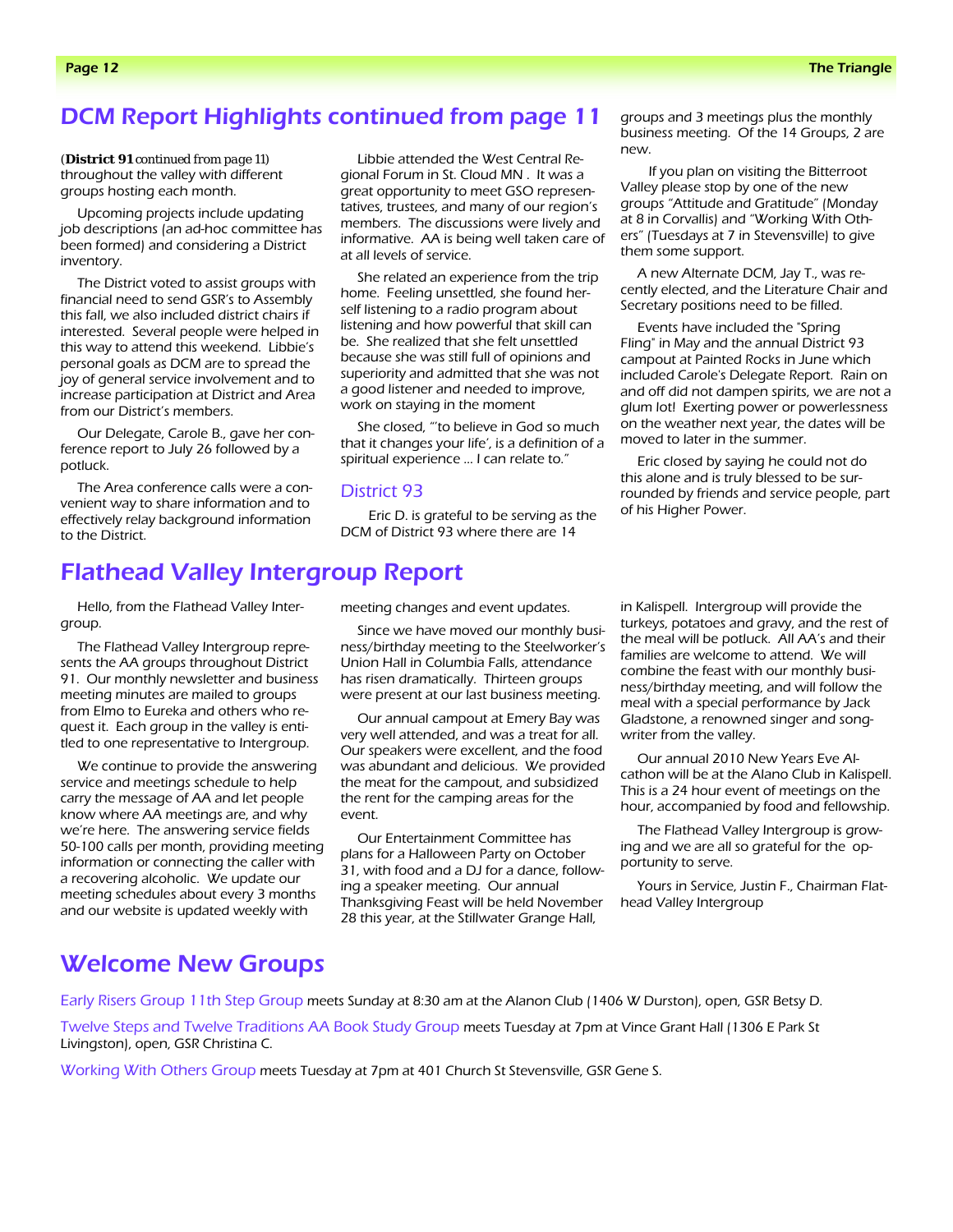### Calendar of Events

FLATHEAD LAKE (Flathead Valley Lutheran Camp)—Women's Recovery Weekend—October 23-25 LOLO—9TH Annual Halloween Bash—October 31 SAVAGE—District 23 Fall Festival—October 31—Scott W. BOZEMAN**—**Self Support, Money, Spirituality**—**November 7**—**Leslie D. HELENA—55th Annual Attitude of Gratitude**—**November 21—Bill S. DEADLINE FOR AGENDA ITEMS—Spring Assembly—February 1, 2010 DUBUQUE IOWA—West Central Region Service Conference—March 5 - 7, 2010—Carole B. LEWISTOWN-Spring Assembly-April 10-11, 2010-Terry S. BILLINGS—Spring Roundup—May 14-16, 2010—Connie O.; Johnny B. SAN ANTONIO, TX—A.A.'s 75th Birthday Party "A Vision for You"—July 1-4, 2010 www.aa.org LEWISTOWN—Fall Assembly—September 11-12, 2010—Terry S. RAPID CITY, SD—Special West Central Region Forum—November 12-14, 2010 NOTHERN MINNESOTA—West Central Region Service Conference—March 4-6, 2011 GREAT FALLS/MILES CITY—Local Forum—Spring 2011(pendng request outcome) LEWISTOWN—Spring Assembly—April 9-10, 2011 IOWA—West Central Regional Forum—September 10-11, 2011 LEWISTOWN—Fall Assembly—September 17-18, 2011 HELENA—National AA Archives Workshop—September 2011—Gerry R. TO BE ANNOUNCED—West Central Region Service Conference—March 2-4, 2012 If you would like your event listed here, please email the editor at triangle@aa-montana.org or send it to PO Box 542, Boze-

### INTERNATIONAL CONVENTION UP-DATE

Over 20,000 folks registered in the first month, over 8,000 rooms have been reserved. All downtown core rooms have been reserved, but rooms are still available and being added as needed. There will be shuttle service to all housing booked through the Convention Housing.

Shelley B. shares, "My first International AA experience was in Minneapolis in 2000. I remember well how we were met at the airport. There were volunteers everywhere! One of the volunteers was getting off her shift and gave: 4 of us a ride right to our hotel! Holding hands with 40,000 people saying the Lord's Prayer is amazing."

#### Register today!

man, MT 59771

# Wanted: Host City for 2012 WCRAASC

Increase enthusiasm and enhance unity in your district. Gather support from other groups and prepare a bid for the West Central Region AA Service Conference to be held in Montana March 2-4, 2012.

Bids should be submitted to Terry S., Area Chair, by February 1, 2010. Convince the selection committee that your city would be the best for AA as a whole by including information such as airport (flights, connections to major hubs, schedules, ground transportation), convention facilities (meeting room capacity, number of supplemental meeting rooms available, accommodations) and restaurants.

 See the planning guide at www.aa-montana.org for more information that may support the bid preparation process.

Contact Mary S., Corrections Committee Chair, or Terry S., Area Chair, for more information.

# Corrections Service **Opportunity**

For Sober Women at Riverside Youth Correctional Facility in Boulder, Montana

Who: Sober women who have at least one year of continuous sobriety. Riverside is a girl's facility - only female volunteers are accepted.

What: Volunteer to take an AA meeting in to Riverside once a month.

When: Meetings take place Saturday Mornings, 11:00am to 12:00 noon.

Where: Riverside Youth Correctional Facility in Boulder, Montana.

**Why:** To plant the seed of AA in these young ladies, so they know where to go when they are ready to try something different. To try to repay the gift of our own recovery by carrying AA's message to people who have no other access to it.

How: For more information and for a copy of the Riverside application,

Contact Teresa K. in Helena, at (406) 465-2315.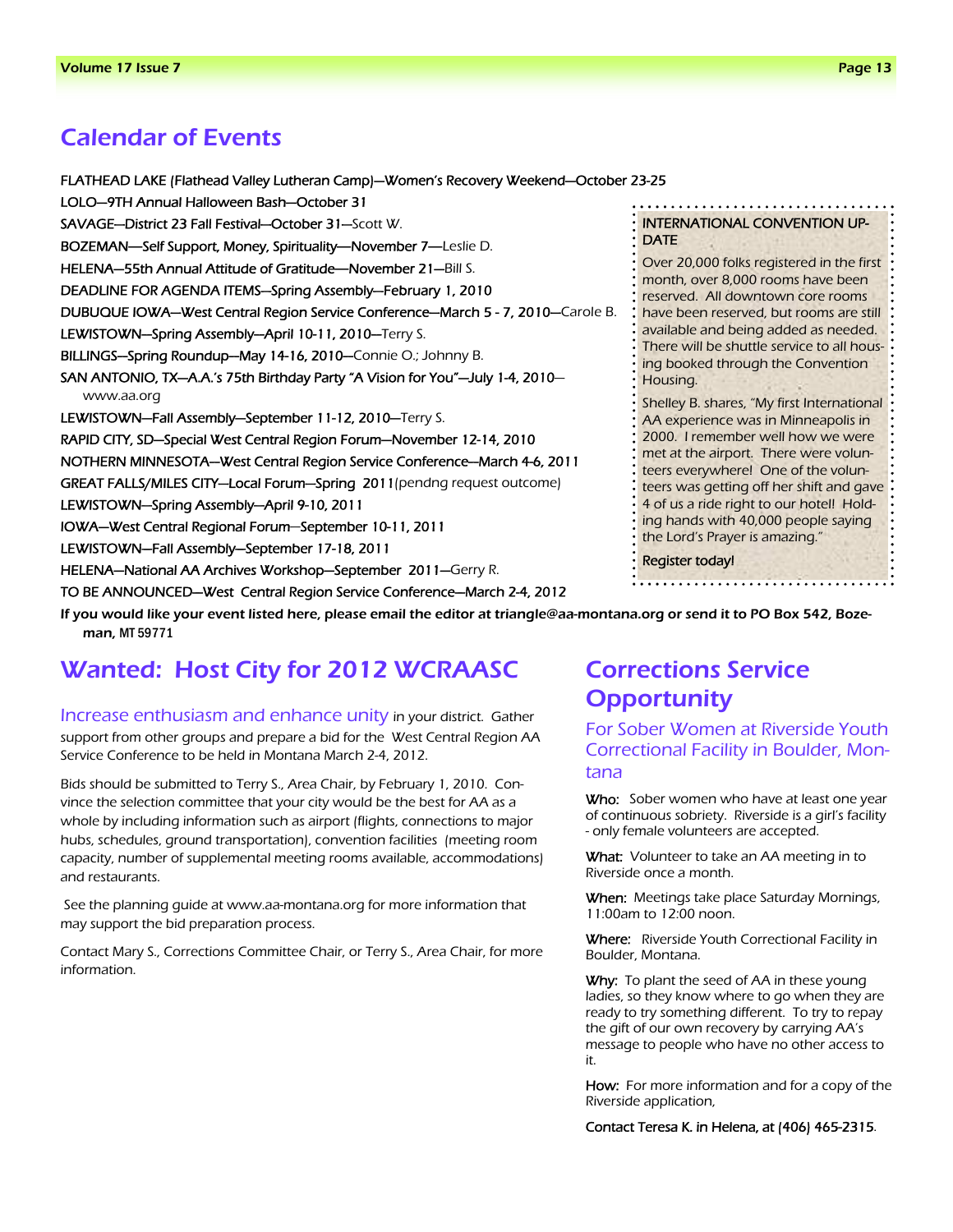# Area Officers, Committee Chairs, and DCM's 2009-10

| <b>POSITION</b>   | <b>NAME</b> | <b>EMAIL</b>               | <b>COMMITTEE</b>                         |
|-------------------|-------------|----------------------------|------------------------------------------|
| Delegate          | Carole B.   | delegate@aa-montana.org    |                                          |
| AreaCh/Alt D      | Terry S.    | chair@aa-montana.org       |                                          |
| Secretary         | April A.    | secretary@aa-montana.org   |                                          |
| Treasurer         | Linda B.    | treasurer@aa-montana.org   | Del, Alt,<br>DCM 72, DR 11               |
| <b>Archives</b>   | Tim H.      | archives@aa-montana.org    | DCMs-11, 71<br>DRs-23, 91                |
| <b>CPC</b>        | Virginia R. | cpc@aa-montana.org         | DCMs-21, 51<br>DRs-42, 81                |
| Corrections       | Mary S.     | corrections@aa-montana.org | DCMs-41,42                               |
| Grapevine         | Richard K.  | grapevine@aa-montana.org   | DCMs-81, 91<br>DRs-61, 71                |
| Literature        | Lori F.     | literature@aa-montana.org  | DCMs-12, 31<br>DRs-91, 93                |
| Public Info.      | Tim M.      | <u>pi@aa-montana.org</u>   | DCMs-23, 93                              |
| Treatment         | Paula H.    | treatment@aa-montana.org   | $DCM-61$<br>DRs-21, 41, 71               |
| Triangle Ed.      | Sharon S.   | triangle@aa-montana.org    |                                          |
| <b>DCM 11</b>     | Colby D.    | dcm11@aa-montana.org       | <b>Archives</b><br><b>DR Finance</b>     |
| <b>DCM 12</b>     | Nick D.     | dcm12@aa-montana.org       | Literature<br>DR Public Info.            |
| <b>DCM 21</b>     | Joe G.      | dcm21@aa-montana.org       | <b>CPC</b><br><b>DR</b> Treatment        |
| $DCM$ 23          | Mike M.     | dcm23@aa-montana.org       | Public Info.<br><b>DR Archives</b>       |
| <b>DCM 31</b>     | Jim G.      | dcm31@aa-montana.org       | Literature<br><b>DR Corrections</b>      |
| <b>DCM 41</b>     | Lee T.      | dcm41@aa-montana.org       | Corrections<br>DR Treatment              |
| <b>DCM 42</b>     | Gerry L.    | dcm42@aa-montana.org       | Corrections<br>DR CPC                    |
| <b>DCM 51</b>     | BilliJo D.  | dcm51@aa-montana.org       | <b>CPC</b><br>DR Public Info.            |
| <b>DCM 61</b>     | Tom D.      | dcm61@aa-montana.org       | Treatment<br>DR Grapevine                |
| <b>DCM 71</b>     | Kevin M.    | dcm71@aa-montana.org       | Archives<br>DR Grapevine                 |
| <b>DCM 72</b>     | Jennifer W. | dcm72@aa-montana.org       | Finance<br><b>DR Corrections</b>         |
| DCM <sub>81</sub> | Dan K.      | dcm81@aa-montana.org       | Grapevine<br>DR CPC                      |
| <b>DCM 91</b>     | Libbie L.   | dcm91@aa-montana.org       | Grapevine, DR Archives,<br>DR Literature |
| DCM 93            | Eric D.     | dcm93@aa-montana.org       | Public Info.<br>DR Literature            |
| Advisor           | Andrew W.   | advisor@aa-montana.org     |                                          |
| Archivist         | Gerry R.    | archivist@aa-montana.org   |                                          |
| Webmaster         | Alex M.     | webmaster@aa-montana.org   |                                          |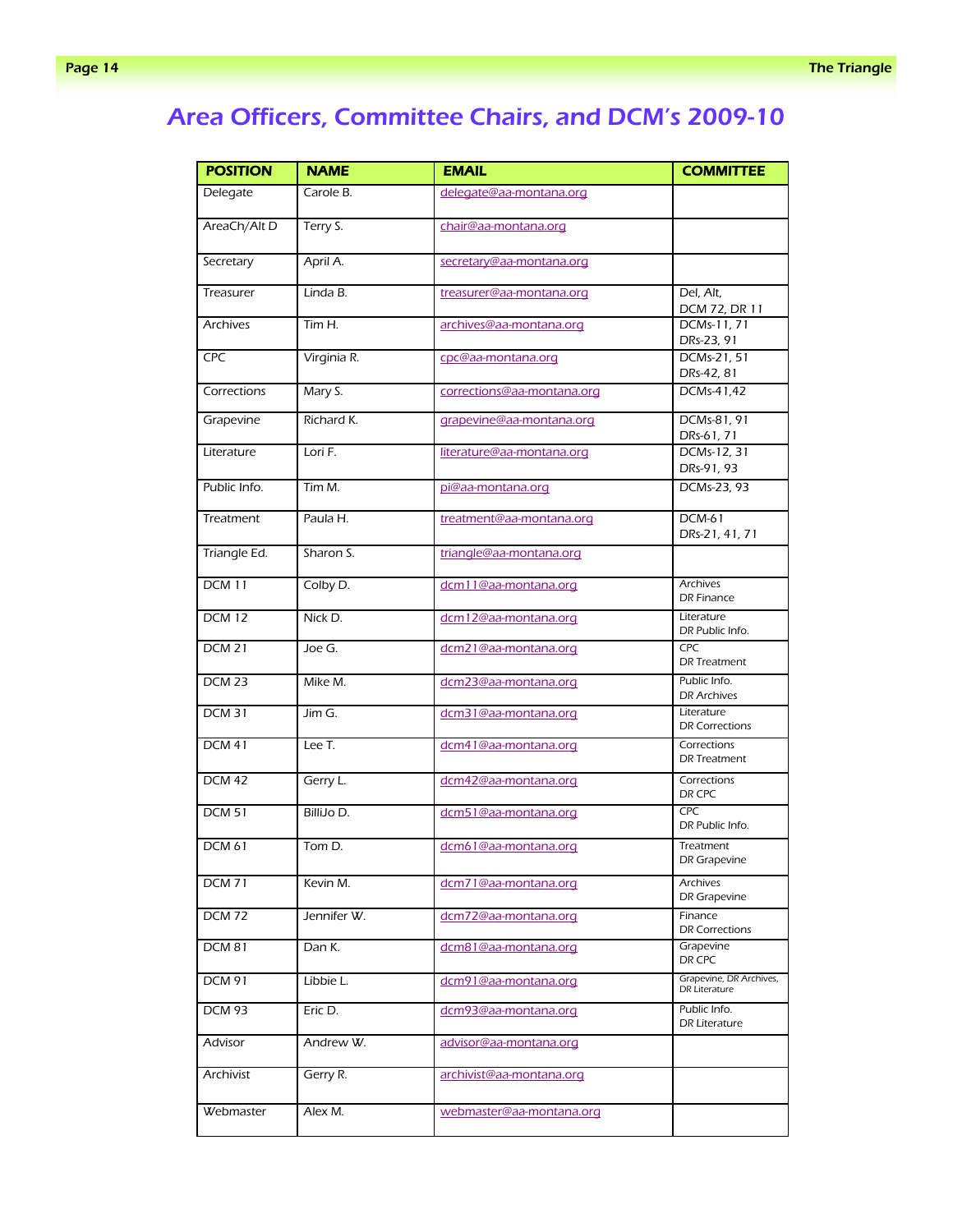input from the fellowship. See Finance Survey page 1-2. *(Not a glum continued from page 1)* 

• The Corrections/International Conventions-Regional Forums committee set February 1, 2010 as the deadline for Districts to submit bids to host the 2012 West Central Regional AA Service Conference. See "Wanted, Host City for 2012 WCRAASC" ad on page 13.

All agenda items were covered with plenty of time for closing comments. Looking forward to good weather for the trip home, there was plenty of time for hugs goodbye and promises to get to-

*(Area wins continued from page 1)* 

This event is unique in that it combines a strong focus on the hands-on techniques for the preservation and conservation of the record of AA's past, and a thorough review of the people, places and events that played a part in the founding of our spiritual program. Archivists from around the U.S. and Canada are drawn to the event each year, and many bring displays of material from their repositories.

The 2011 workshop promises to be a memorable one for anyone who attends. An event planning committee will begin making preparations for the event starting next summer. Anyone interested in helping out is invited to participate. Please watch the Triangle or check with your DCM as the date gets closer.

Contact the Area Archivist, Gerry R. for more information.

among GSO (\$1000), the Area 40 Districts (split \$1000) and the District 81 checking account. *(Roundup continued from page 9)* 

The 2009 Fall Roundup is fast approaching 200 pre-registrations with about 2 weeks to go. About half of those who attend do so by pre-registering, with the remainder registering on the spot. So if that holds true we will have no less than 400 in attendance. This is all dandy except the total seating capacity of the venue is somewhere around 400 and the capacity for those wanting to eat (versus just attend and not eat) is around 300. So, you might want to send the message back to your groups that pre-registration is strongly recommended and that those who don't pre-register but who might decide to come at the last minute….check

in with our Registration Chair – Gerry at 406- have a suggestion for you. 600-1405 prior to coming. Also, additional phone numbers are on the flyer at aamontana.org for folks to check in and see what the situation is.

There will be lots to do: speakers, panels and discussion, Al-Anon, young people. Coffee will be all you can drink for \$10 or \$1 a cup.

Loren is going to sing and dance in between speakers.

The 2010 Roundup will be held in Billings May 13-15, The committee has been meeting for a year on the 2nd Saturday at 8:30 am at Perkins on 27th Street in Billings. Flyers are available at aa-montana.org and will be mailed to districts. Information is in the Triangle and will be in the Grapevine.

. . . . . . .

to lower literature prices. In my reports to your districts, I proposed contributing so much that they can give newcomer the Big Book for free. Abundance. *(Abundance continued from page 3)* 

I'm anxious to hear from the Fellowship of Area 40 what they think of these questions posed. At the July General Service Board meeting, the Trustees Finance Committee asked the 2010 Conference to discuss additional ways to communicate with the Fellowship. I am anxious to hear the ideas of Area 40.

The Conference ended with the farewell talks of the rotating Trustees. Then after a stop at FedEx and Toys-R-Us, I headed to the airport for home. I returned from the Conference tired and grateful that my home district was my first report. I got a chance to recharge my batteries a bit.

Over the summer, I have given 12 reports and have one scheduled in October. It was great to be with you. I pulled into the camp where I was to give my report to District 93 and 25-30 people were having an AA meeting. It was pouring rain and they had the meeting with umbrellas in hand. At the Lower Yellowstone Soberfest, I gave my report for District 23 and got to hear the best Al-Anon talk I have ever heard. I ate a ribeye steak bigger than my head at my report in District 71. You have given me a great summer. Abundance.

It is such a pleasure to be out visiting you and seeing what I can do to help you help the still suffering alcoholic.

As I mentioned earlier, last weekend I was at the West Central Regional Forum. It was the best Forum that I have ever been too. It has got me thinking about the future of Alcoholics Anonymous, taking action, and I

Ward Ewing, our Chairman of the Board, was asked what he believes are AA's current challenges. He answered: 1. Carrying the message on new media; 2. AA & religion; and 3. Maintaining our singleness of purpose. He said we have to find a way to reach young people using new media. He also said that with his background, it is very clear to him that AA is not a religion but the courts will continue to challenge this.

Then Phyllis H., our General Manager, was asked the same question. Her reply was Unity, Anonymity, and Sponsorship.

Ward being Class A (non-alcoholic) Trustee was asked how he learned about our Traditions and Concepts. He said Class A's are assigned a 1728 sponsor. This person takes the Class A Trustee through the Steps, Traditions, and Concepts. Ward stated that the 12 Steps are the most spiritual action he has ever taken. (Ward is the President of General Theological Seminary in New York.). The 12 steps multiplied by the 12 Traditions and then multiplied by the 12 Concepts equals 1728. Want your life to get 12 times better? Take the Steps. Want your life to get 144 times better? Practice the Traditions. Want your life to get 1728 times better? Follow the Concepts. Abundancel

Why not have playshops (not work) on 1728? Districts could gather speakers to share their experience, strength, and hope on the steps, traditions, and concepts. Colby D., DCM for District 11, has information a 1728 Playshop format. We have a wealth of resources – Terry, Andrew, and the Past Delegates I'm sure are more than willing to help you put on such an event. I'd be honored to help.

I have an abundant life because of the Fellowship of people like you, God, and sponsorship. I'd like to close with a couple quotes from AA Comes of Age.

"A.A.'s Twelfth Step, carrying the message, is the basic service that our fellowship gives; it is our principal aim and the main reason for our existence." – Page 139

"For in AA the whole is truly greater than the sum of all its parts. The infusing power of the group, of our Fellowship, draws something more out of each of us than any of us by himself can supply. Each of us in turn draws out of the spiritual reservoir of our Fellowship the added courage and will which makes each one the stronger and our Fellowship the greater." – Page 277

Thanks for letting me serve. Carole B. Panel 59 Delegate Area 40